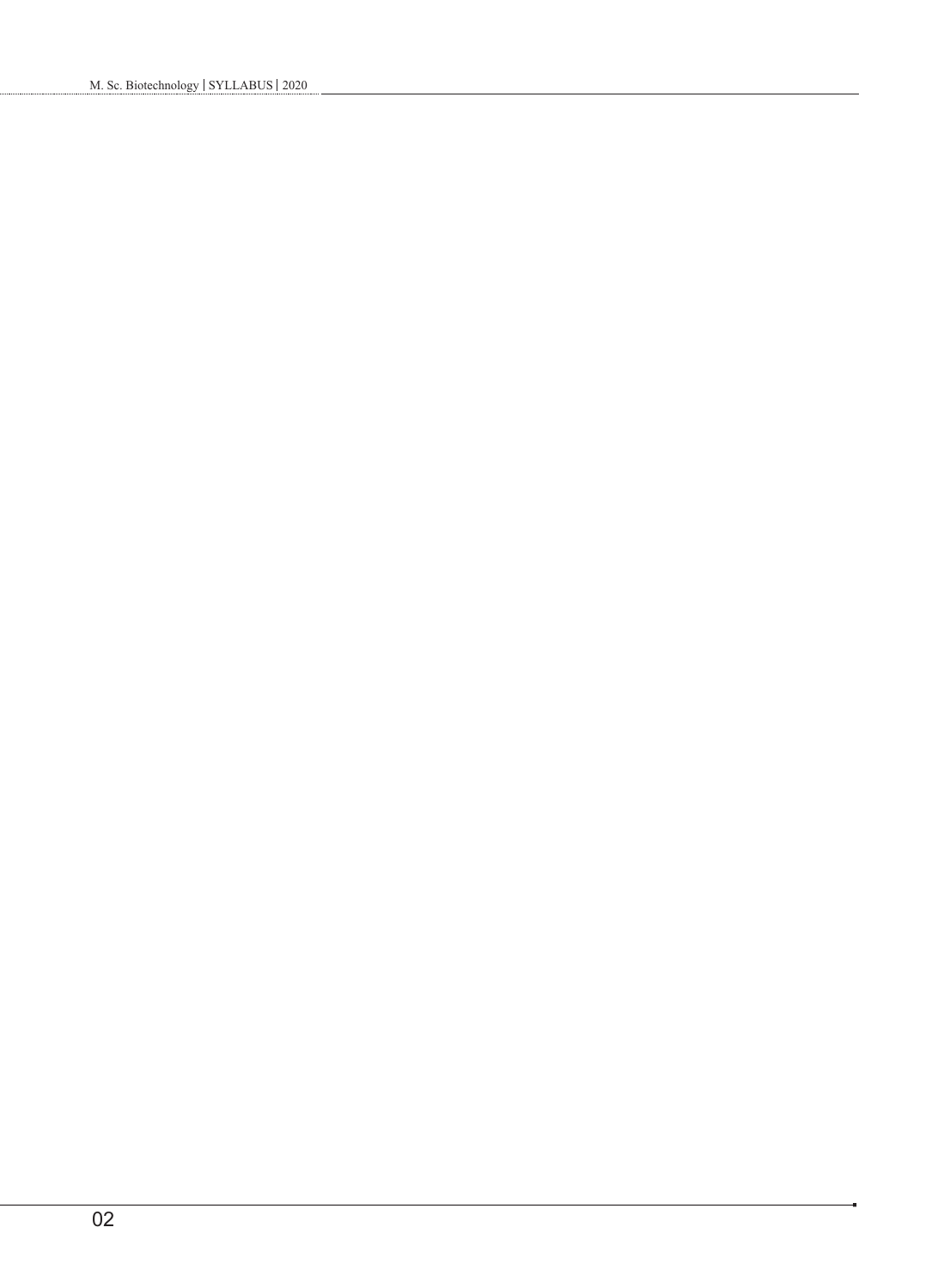# **Regulations, Eligibility, Scheme and Syllabus For M. Sc. Biotechnology**

# **(Effective from 2020 Admission onwards)**

All the general rules and regulations laid down by the Kerala University of Fisheries and Ocean Studies PG Curriculum shall be applicable.

# **I. ELIGIBILITYCRITERIA**

Those students who possess B.Sc./B.Tech Degree in Biological/Chemical including Biotechnology/Microbiology, Biochemistry/ Chemistry/Lifesciences/ Zoology/ Botany/ Veterinary/ Fishery Science / Pharmacy are eligible for admission to this Programme.

# II. **PROCESS OFADMISSION**

Candidates for admission will be selected on the basis of entrance examination conducted by Kerala University of Fisheries & Ocean Studies

# III**. PROGRAMME AND SCHEME OFEXAMINATIONS**

- 1. M.Sc. Biotechnology programme shall have 5 core courses and 3 core practical courses in 1st semester, 4 core courses and 3 core practical courses and 2 elective courses in 2nd semester; 4 core course, 4 core practical courses and 2 elective courses in 3rd semester. In 4th semester viva-voce, evaluation of project work/ dissertation/viva voce and journal credit seminar will be conducted at the end of 4th semester.
- 2. There shall be external university examination of 3 hour duration for each theory courses at the end of each semester, to be conducted after the completion of 80 working days.
- 3. Each theory shall have 3 credits and practical course 2 credits.
- 4. Practical examination will be in the mode of continuous evaluation. There will be 2 internal practical examinations during each semester for each course. Each practical exam will be evaluated for 90 marks and 10 marks for the records.
- 5. There will be a pass minimum of 40% for theory and practical examination. Students who fail to get pass minimum of 40% in theory or in practical examination will be given another chance to reappear for 1 additional test in theory of practical examination. The marks of which will be taken into account for averaging in the case of theory or totalling in the case of practical.
- 6. For external, supplementary examination will be conducted as per the university regulations.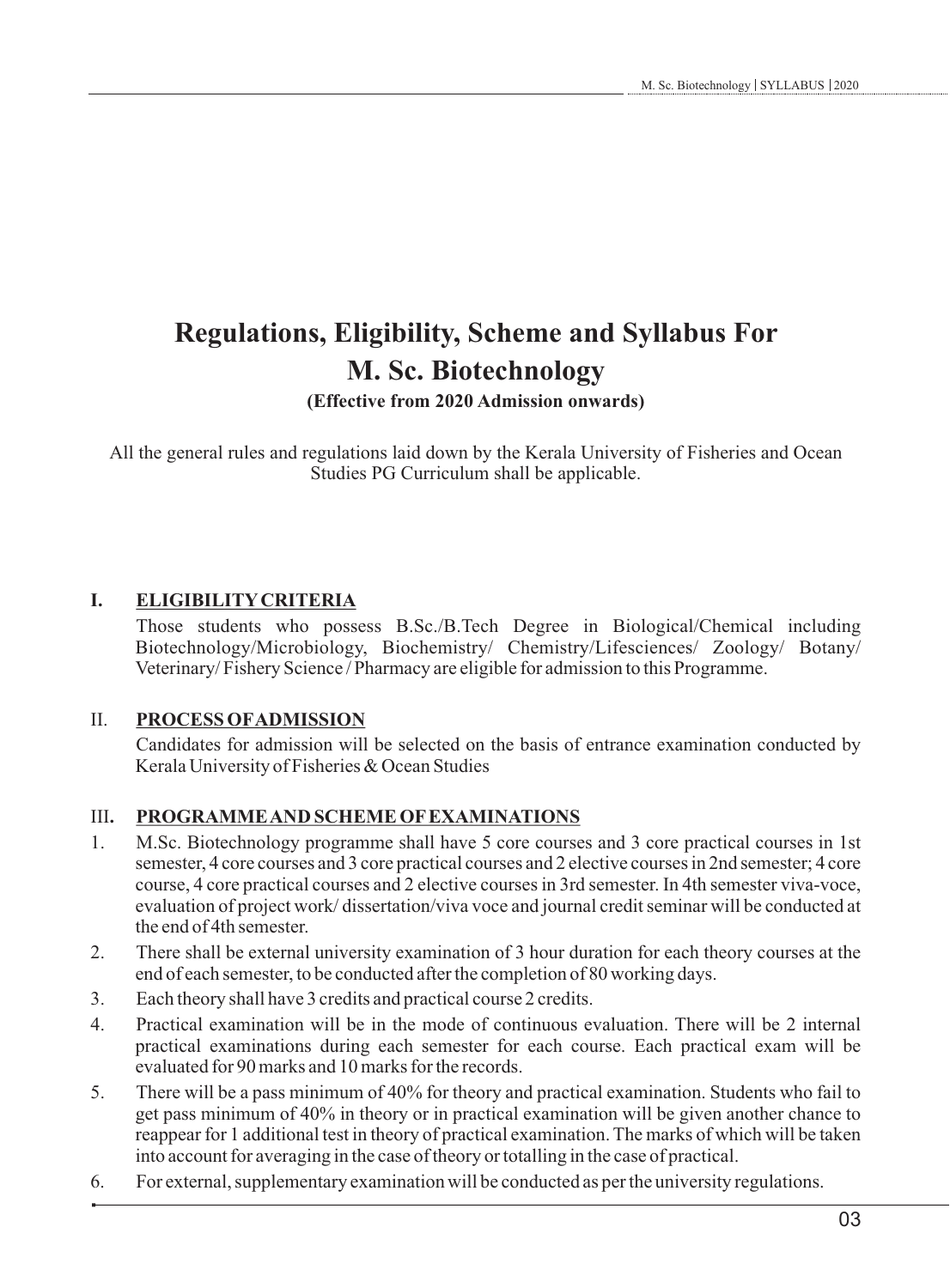## IV. **EVALUATION**

- 7. Project / dissertation evaluation/ viva-voce shall be conducted at the end of the programme only.
- 8. Project / dissertation, journal seminar and viva voce shall carry 22 credits in total.
- 9. Combined field studies and study tours may be carried out at any time during the entire period of the programme.
- 10. Each theory question paper may contain 10 short answer types, of weightage 1, 4 short essays out of 6 questions of weightage 5. Two long essays out of 4 questions of weightage 10.

# V. **EVALUATION AND GRADING**

The evaluation scheme for each course shall contain two parts (a) Internal evaluation and (b) external evaluation. 50 marks shall be given to internal evaluation and the remaining 50 to external evaluation.

**Internal evaluation:**The internal evaluation shall be based on predetermined transparent system involving periodic written tests, assignments, seminars, classroom participation and attendance. Theory courses will be based on written tests while lab skill/records/viva/ attendance will be considered in the case of practical courses. The weightage assigned to various components for internal evaluation is a follows.

## VI. **TABULATION OFRESULTS**

- 1. Marks obtained in each course will be entered separately.
- 2. For a pass the student should score a minimum of 40% in each course and 50% in aggregate (theory and practical) 4
- 3. Note: A paper wise minimum of 40% in each course and a 50% aggregate in each semester as stipulated for a student to pass the examination. If a candidate has scored 50% aggregate but failed to get the paper minimum of 40% in any papers, such candidate shall reappear for the concerned paper only to get the paper minimum (40%).

|   | Component                | Weightage |
|---|--------------------------|-----------|
| A | Assignment               | 10        |
| В | Seminar                  |           |
| C | Attendance               |           |
|   | Class room participation |           |
| F | Test paper               | 25        |

## . **COMPONENTS OF INTERNAL EVALUATION**

To ensure transparency of the evaluation process, the internal assessment grade awarded to the students in each course in a semester shall be published on the notice board at least one week before the commencement of external examination. There shall not be any chance for improvement for internal grade.

The course teacher shall maintain the academic record of each student registered for the course, which shall be forwarded to the University, through the Director of the School.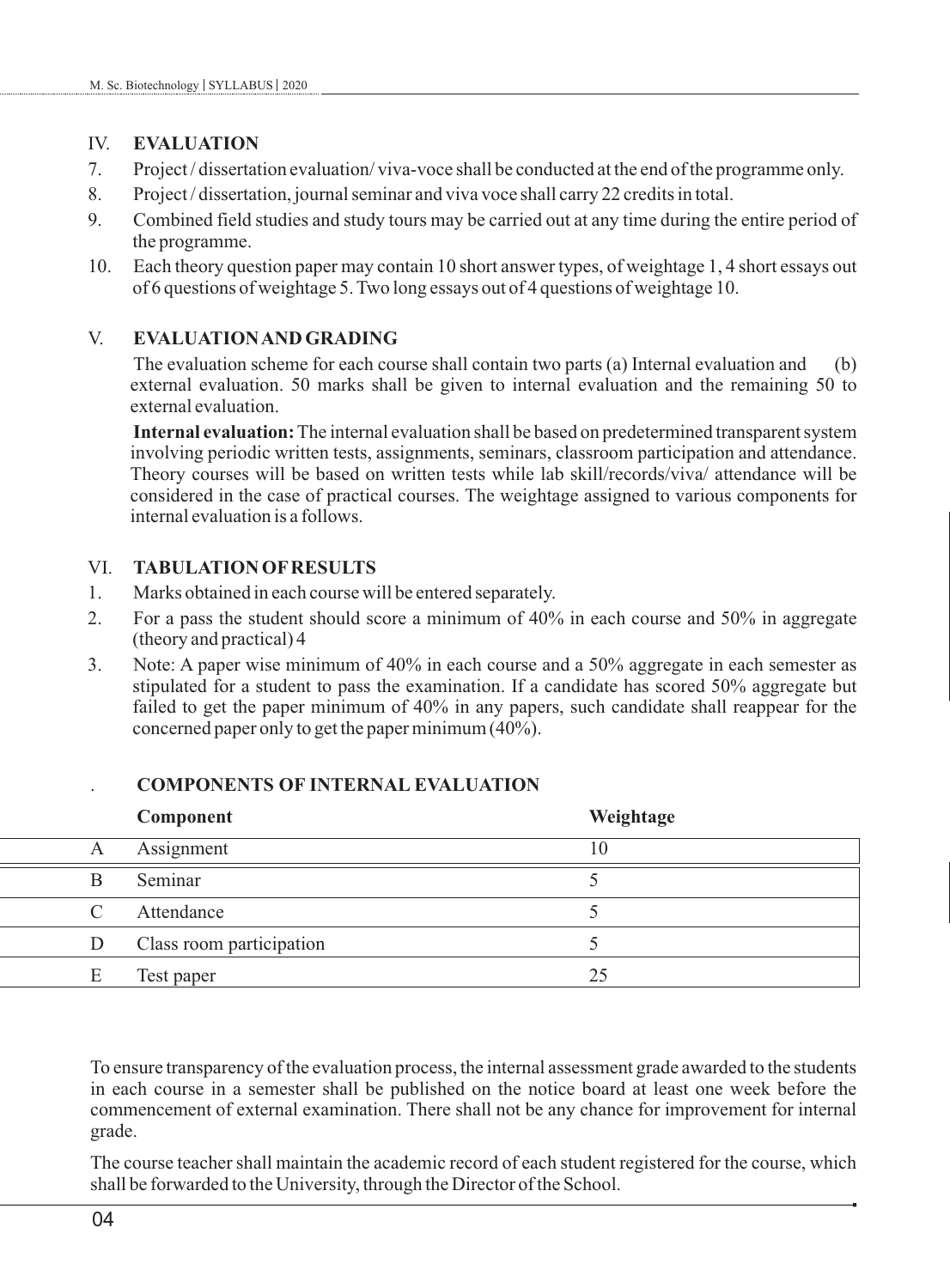**External evaluation:** The external Examination in theory courses is to be conducted by the University with question papers set by external experts. The evaluation of the answer scripts shall be done by examiners based on a well-defined scheme of valuation. The external evaluation shall be done immediately after the examination preferably in a Centralized Valuation Camp.

# VII. **GRIEVANCE CELL**

Students grievances pertaining to the award of internal marks shall be brought to the notice of the teacher concerned. In the case of failure to settle the grievances, the matter shall be placed in a three member departmental committee consisting of School Director, HOD and the concerned teacher. School Director/HOD will be the chairman of the committee and the decision of the committee shall be final.

# VIII. **EVALUATION OFPROJECTREPORT/ DISSERTATION**

Dissertation will be valued by two examiners who conduct the viva voce/dissertation evaluation (external) at the end of 4th semester. Valuation schedule is as given below.

| Methodology                    | 4 weightage  |
|--------------------------------|--------------|
| Content                        | 4 weightage  |
| Presentation                   | 2 weightage  |
| Answering question             | 2 weightage  |
| Originality or overall outlook | 3 weightage  |
| Total                          | 15 weightage |

Distribution of 15 weightage allotted for dissertation will be as follows

# IX. **JOURNALSEMINAR/CREDITSEMINAR**

All students need to present an internal journal seminar based on the project work done by them. Students should have to present using power point presentations and must be able to present the research work and answer the questions posed by the internal examiner.

| Journal seminar | 5 weightage |  |
|-----------------|-------------|--|
| <b>Total</b>    | 5 weightage |  |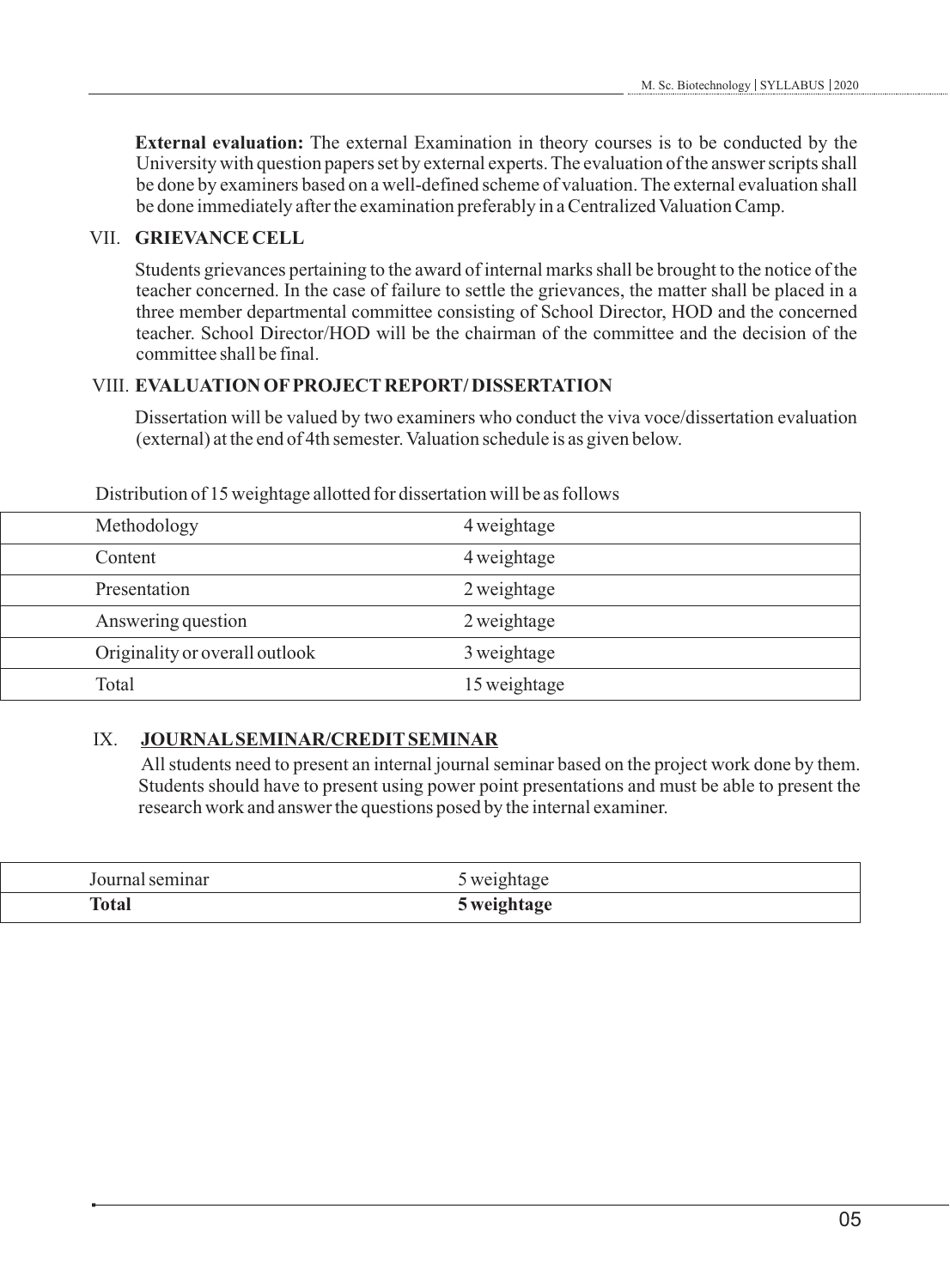# **M.Sc. Biotechnology-Course Structure, Scheme & Syllabus**

*(Credit Semester System-2020 Admission onwards)*

| <b>Course</b> | <b>Course code</b> | <b>Course Title</b>                                   | Lecture | <b>Tutorial</b> | <b>Practical</b> | <b>Credit</b>  | Exam     | <b>Internal</b> | <b>External</b> |
|---------------|--------------------|-------------------------------------------------------|---------|-----------------|------------------|----------------|----------|-----------------|-----------------|
|               |                    |                                                       |         | <b>Hours</b>    |                  |                | duration | ( %)            | ( %)            |
|               |                    |                                                       |         |                 |                  |                | (hrs)    |                 |                 |
| Core          | BIT2101            | Biochemistry                                          | 3       |                 |                  | 3              | 3        | 50              | 50              |
| Core          | BIT2102            | Microbiology                                          | 3       |                 |                  | 3              | 3        | 50              | 50              |
| Core          | BIT2103            | Cell Biology & Genetics                               | 3       |                 |                  | 3              | 3        | 50              | 50              |
| Core          | BIT2104            | <b>Bioinformatics</b>                                 | 3       |                 |                  | 3              | 3        | 50              | 50              |
| Core          | <b>BIT 2105</b>    | Biophysics and Biostatistics.                         | 3       |                 |                  | 3              | 3        | 50              | 50              |
| Practical     |                    |                                                       |         |                 |                  |                |          |                 |                 |
| Courses       | BIT2106            | Practical in                                          |         |                 |                  |                |          |                 |                 |
|               |                    | Biochemistry &                                        |         |                 |                  |                |          |                 |                 |
|               |                    | <b>Cell Biology and Genetics</b>                      |         |                 | 5                | 2              | 3        | 100             |                 |
|               | BIT2107            | Practical inMicrobiology                              |         |                 | 5                | $\overline{2}$ | 3        | 100             |                 |
|               | BIT2108            | <b>Statistical Analysis</b>                           |         |                 | 2                |                | 3        | 100             |                 |
|               |                    | <b>Total Credits for I Semester <math>= 20</math></b> |         |                 |                  |                |          |                 |                 |

# **I Semester**

# **II Semester**

| <b>Course</b> |                 | <b>Course code Course Title</b>      | <b>Lecture</b> | <b>Tutorial</b> | <b>Practical</b> | <b>Credit</b>  | Exam | <b>Internal</b> | External |
|---------------|-----------------|--------------------------------------|----------------|-----------------|------------------|----------------|------|-----------------|----------|
|               |                 |                                      |                |                 |                  |                |      | $duration$ %)   | (%)      |
|               |                 |                                      |                |                 |                  |                |      | (hrs)           |          |
| Core          | <b>BIT2201</b>  | <b>Molecular Biology</b>             | 3              |                 | 3                | 3              | 50   | 50              |          |
| Core          | BIT2202         | Immunology                           | 3              |                 |                  | 3              | 3    | 50              | 50       |
| Core          | <b>BIT2203</b>  | Genomics and Proteomics              | 3              |                 | 3                | 3              | 50   | 50              |          |
| Core          | <b>BIT2204</b>  | Plant Biotechnology                  | 3              |                 |                  | 3              | 3    | 50              | 50       |
| <b>One</b>    | <b>BIT2205</b>  | Nanotechnology                       | $\overline{2}$ |                 |                  | 2              | 3    | 50              | 50       |
| Elective      | <b>BIT2206</b>  | Environmental Biotechnology          |                |                 |                  |                |      |                 |          |
| Course        |                 |                                      |                |                 |                  |                |      |                 |          |
| Practical     | <b>BIT2207</b>  | Practical in Molecular Biology       |                |                 | 4                | $\overline{c}$ | 3    | 100             |          |
| Courses       | <b>BIT2208</b>  | Practical inlmmunology               |                |                 | 4                | $\overline{c}$ | 3    | 100             |          |
|               | <b>BIT2209</b>  | Practical in                         |                |                 |                  |                |      |                 |          |
|               |                 | Plant Biotechnology                  |                |                 | 4                | $\overline{c}$ | 3    | 100             |          |
| Open          | <b>BIT 2210</b> | General Oceanography                 | 3              |                 |                  | 3              | 3    | 50              | 50       |
| Elective      | <b>BIT 2211</b> | Environment and Biodiversity         |                |                 |                  |                |      |                 |          |
| Courses       | <b>BIT 2212</b> | <b>Maine Drugs</b>                   |                |                 |                  |                |      |                 |          |
|               | <b>BIT 2213</b> | Marine chemistry                     |                |                 |                  |                |      |                 |          |
|               | <b>BIT 2214</b> | Climate change and                   |                |                 |                  |                |      |                 |          |
|               |                 | <b>Polar Sciences</b>                |                |                 |                  |                |      |                 |          |
|               |                 | Total credits for II Semester $= 23$ |                |                 |                  |                |      |                 |          |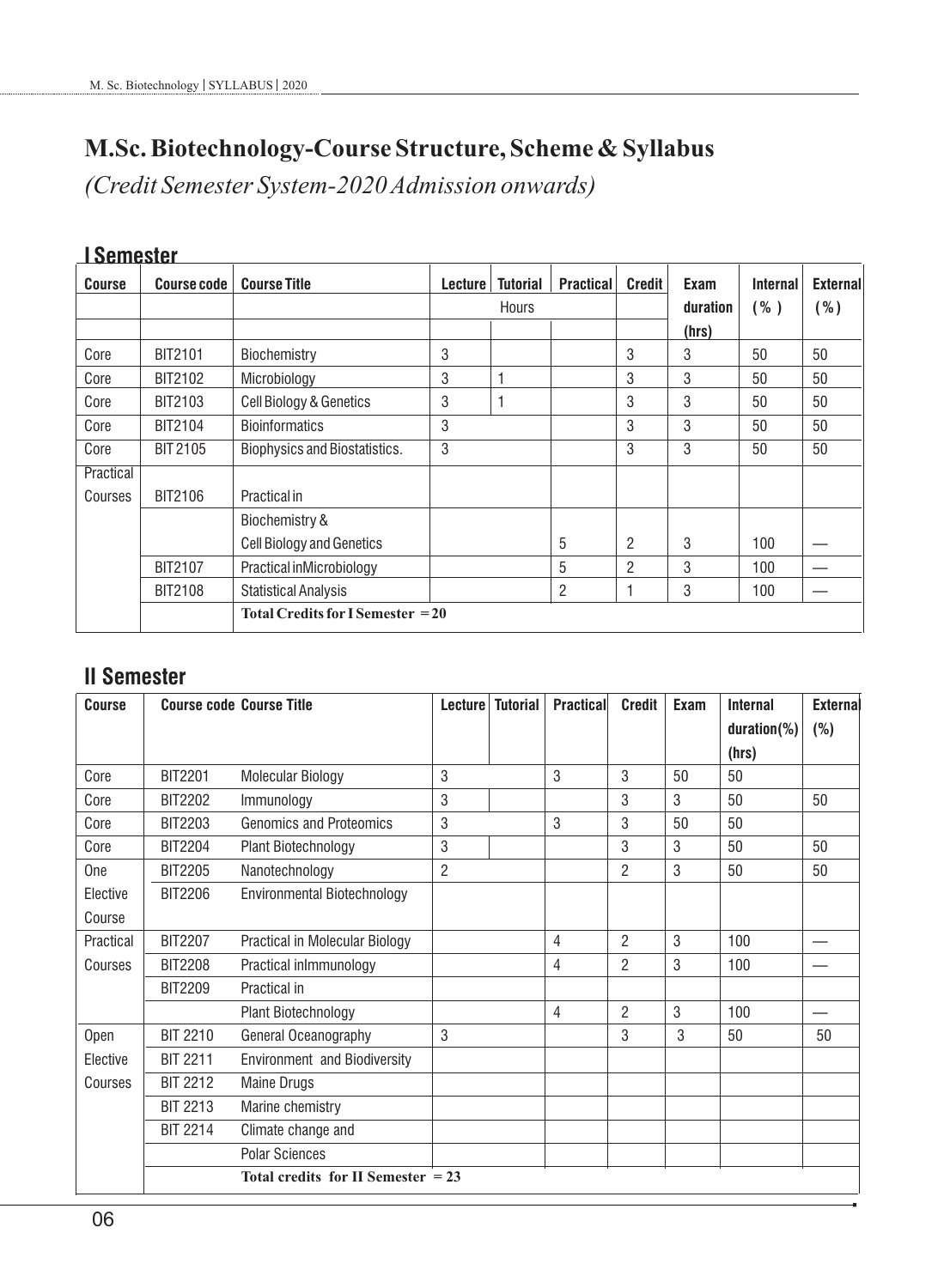# **II Semester**

| <b>Course</b> |                 | <b>Course code Course Title</b>            | <b>Lecture</b> | <b>Tutorial</b> | <b>Practical</b> | <b>Credit</b>  | Exam | <b>Internal</b> | <b>External</b>          |
|---------------|-----------------|--------------------------------------------|----------------|-----------------|------------------|----------------|------|-----------------|--------------------------|
|               |                 |                                            |                |                 |                  |                |      | $duration$ %)   | (%)                      |
|               |                 |                                            |                |                 |                  |                |      | (hrs)           |                          |
| Core          | <b>BIT2301</b>  | Animal Biotechnology                       | 3              |                 | 3                | 3              | 50   | 50              |                          |
| Core          | <b>BIT2302</b>  | Genetic Engineering &                      |                |                 |                  |                |      |                 |                          |
|               |                 | rDNA Technology                            | 3              |                 |                  | 3              | 3    | 50              | 50                       |
| Core          | <b>BIT2303</b>  | <b>Bioprocess Technology</b>               | $\mathbf{3}$   |                 |                  | 3              | 3    | 50              | 50                       |
| Core          | <b>BIT2304</b>  | Aquaculture                                |                |                 |                  |                |      |                 |                          |
|               |                 | Biotechnology                              | $\sqrt{3}$     |                 | 3                | 3              | 50   | 50              |                          |
| Practical     |                 |                                            |                |                 |                  |                |      |                 |                          |
| Courses       | <b>BIT2305</b>  | Practical in Animal                        |                |                 |                  |                |      |                 |                          |
|               |                 | Biotechnology                              |                |                 | $\overline{4}$   | $\overline{2}$ | 3    | 100             |                          |
|               | <b>BIT2306</b>  | Practical in Genetic                       |                |                 |                  |                |      |                 |                          |
|               |                 | Engineering &                              |                |                 |                  |                |      |                 |                          |
|               |                 | rDNA Technology                            |                |                 | $\overline{4}$   | $\overline{2}$ | 3    | 100             | $\overline{\phantom{a}}$ |
|               | <b>BIT2307</b>  | Practical inBioprocess                     |                |                 |                  |                |      |                 |                          |
|               |                 | Technology                                 |                |                 | 4                | $\overline{2}$ | 3    | 100             |                          |
|               | <b>BIT2308</b>  | Practical in & Aquaculture                 |                |                 |                  |                |      |                 |                          |
|               |                 | Biotechnology                              |                |                 | $\overline{4}$   | $\overline{2}$ | 3    | 100             |                          |
| One           | <b>BIT 2309</b> | Research Methodology                       |                |                 |                  |                |      |                 |                          |
| Elective      |                 | and Scientific Writing                     | $\overline{2}$ |                 |                  | $\overline{2}$ | 3    | 50              | 50                       |
| Course        |                 |                                            |                |                 |                  |                |      |                 |                          |
|               | <b>BIT 2310</b> | Biopharmaceutical                          |                |                 |                  |                |      |                 |                          |
|               | <b>BIT 2311</b> | Biodiversity                               |                |                 |                  |                |      |                 |                          |
| Open          | <b>BIT2312</b>  | Coastal Oceanography                       | 3              |                 |                  | 3              | 3    | 50              | 50                       |
| Elective      | <b>BIT 2313</b> | Instrumentation techniques                 |                |                 |                  |                |      |                 |                          |
| Courses       | <b>BIT 2314</b> | <b>Marine Geology</b>                      |                |                 |                  |                |      |                 |                          |
|               | <b>BIT 2315</b> | Marine Chemistry                           |                |                 |                  |                |      |                 |                          |
|               |                 | <b>Total Credits for III Semester = 25</b> |                |                 |                  |                |      |                 |                          |

# **IV Semester**

| Core                                | BIT2401 | <b>Dissertation</b>    |  |  | 20 |  |     | 100 |
|-------------------------------------|---------|------------------------|--|--|----|--|-----|-----|
| Core                                | BIT2402 | <b>Recent Advances</b> |  |  |    |  |     |     |
|                                     |         | in Biotechnology-      |  |  |    |  |     |     |
|                                     |         | Journal seminar        |  |  |    |  | 100 |     |
| Total credit for IV semester $= 22$ |         |                        |  |  |    |  |     |     |

**Total Credits for M.Sc. Biotechnology Course (20+23+25+ 22) = 90 Credits**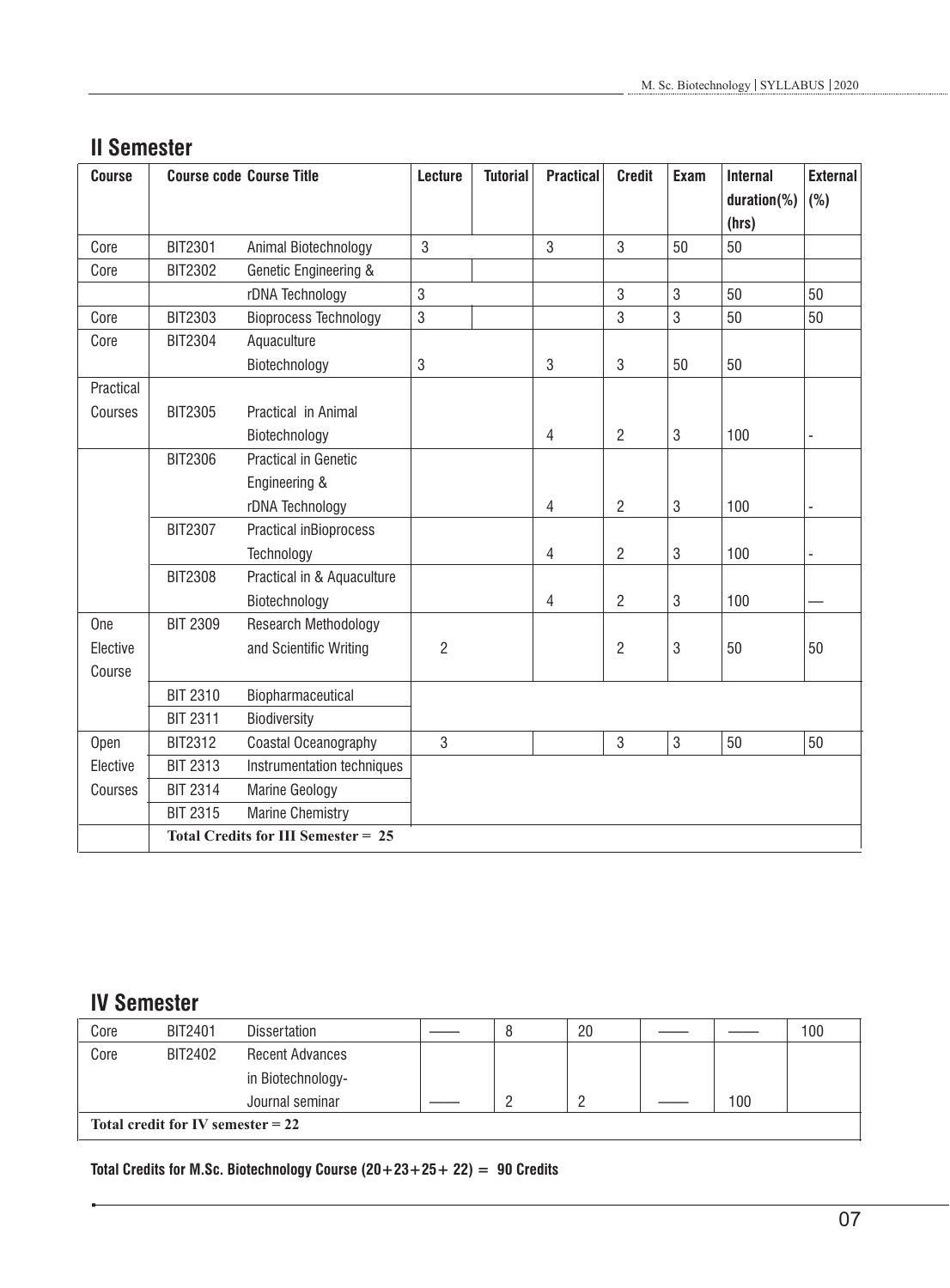# SEMESTER I

# **Core Paper**

# **BIT-2101-Biochemistry ( 3 credits)**

## **Unit-I**

Biomolecules: micromolecules, macromolecules, water, buffer systems and importance. Carbohydrates-structure, classification- monosaccharaides (trioses, tetroses, pentoses, hexoses, aldoses, ketoses), disaccharides and polysaccharides (homo and hetero polysaccharides); biological functions of carbohydrates. Lipids- classification-simple lipids, (neutral fats and waxes), conjugated lipids (phospholipids, sphingolipids, glycolipids, lecithins, cephalins, cerebrosides, gangliosides), derived lipids (fatty acids, essential fatty acids, Omega 3 fatty acids, steroids, prostaglandins), biological functions of lipids. Carbohydrate metabolism – glycogenesis, glycogenolysis, hexose monophosphate shunt, metabolic pathway of glucose- glycolysis, Kreb's cycle, electron transport cycles, chemiosmosis, hormonal control of carbohydrate metabolism.

## **Unit-II**

Proteins - classification of proteins, amino acids- basic structure, structure of protein- primary, secondary, tertiary and quaternary structures, haemoglobin as atypical protein, biological functions of proteins. Proteins as Enzymes – classification and nomenclature, general properties of enzymes; mechanism of enzyme action, enzyme kinetics (basics); enzyme specificity, isoenzyme, co-enzyme, co-factors, lysozyme, zymogen. Enzyme activation and Inhibition and different types of inhibitors.

## **Unit-III**

Lipid metabolism – hydrolysis of lipid, beta oxidation, mention alpha and omega oxidation of fatty acids, hormonal control of lipid metabolism. Protein metabolism – deamination, transamination, formation of urea, hormonal control of protein metabolism. Nucleic acid metabolism- biosynthesis, catabolism and regulation of purine and pyrimidine metabolism.

## **Unit-IV**

Enzyme kinetics -Enzyme catalysis- General principles of catalysis : quantitation of enzyme activity and efficiency; enzyme characterization/kinetics, Michaelis-Menten equation, Km, Vmax efficiency of enzymes, enzyme inhibition- types and their kinetics, relevance of enzyme in metabolic regulation, activation, inhibition and co-valent modification, single substrate enzyme, metaloenzyme and allosteric enzyme.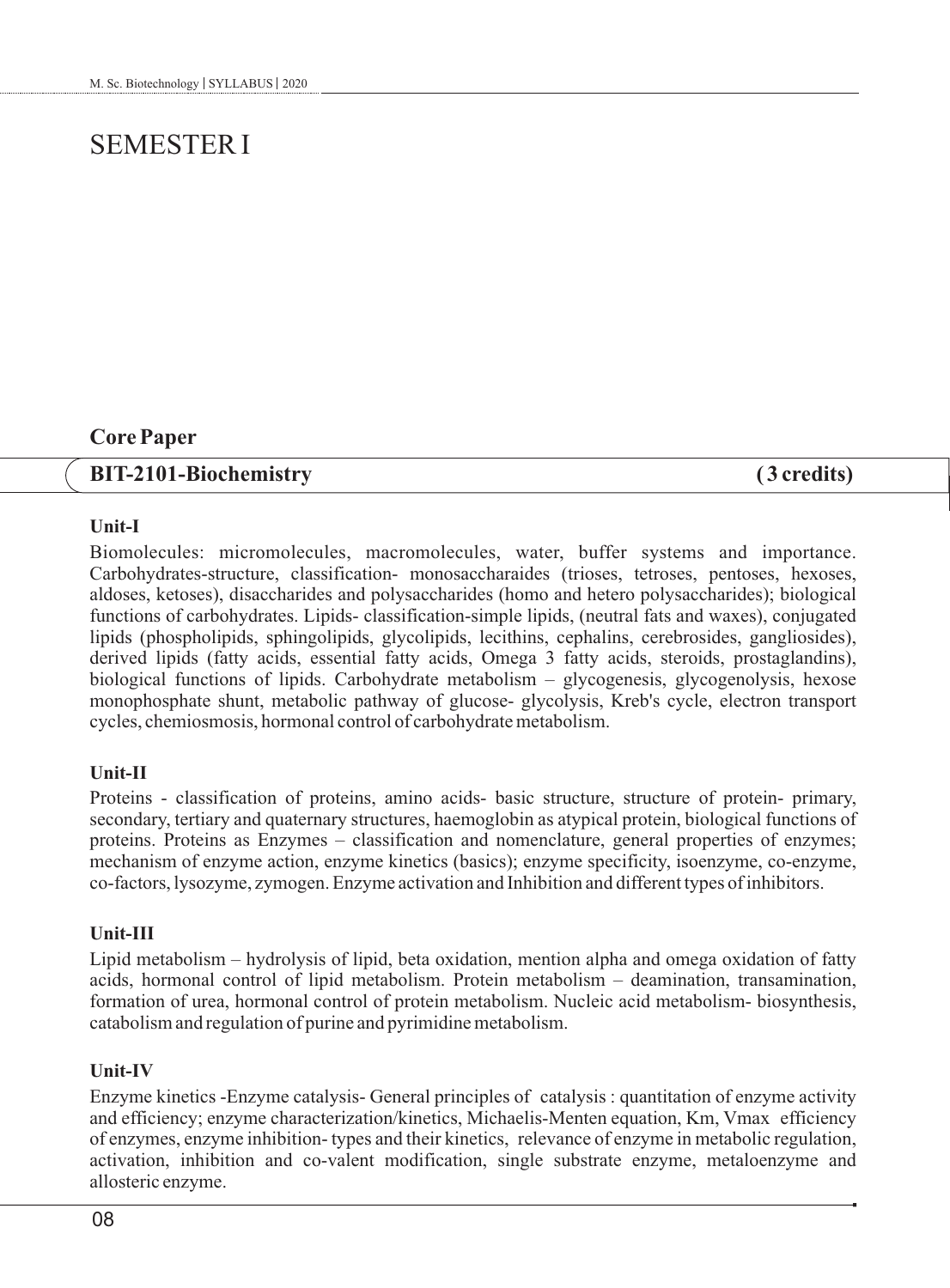# *Reference Books:*

Donald Voet,

- 1. Judith G. Voet(2010) Biochemistry,  $4^{\text{th}}$  Edition, Wiley. David L. Nelson
- 2. , Michael M. Cox (2013) Lehninger Principles of Biochemistry, 6<sup>th</sup> Edition, Macmillan.
- 3. Jeremy M. Berg, John L.Tymoczko and LubertStryer(2012) Biochemistry,7<sup>th</sup>Edition.W.H.Freeman andCoNewYork.
- 4. Robert Murray, David Bender, Kathleen M. Botham, Peter J. Kennelly, Victor Rodwell, P. Anthony Weil (2012) Harpers Illustrated Biochemistry, 29<sup>th</sup> Edition.McGraw-Hill Medical.

# **Core Paper**

|  | <b>BIT-2102-Microbiology</b> | (3 Credits) |
|--|------------------------------|-------------|
|--|------------------------------|-------------|

# **Unit I**

Introduction to Microbiology: Discovery of microorganisms: spontaneous generation, Koch's postulates, pure culture methods, microscope: light microscope, dark field, phase contrast, fluorescence microscope, confocal microscope, electron microscope: transmission and scanning electron microscope.

# **Unit II**

Bacterial cell structure: pili, flagella- structure and fuction, plasma membrane cell walls, peptidoglycan layer, biosynthesis of peptidoglycan layer, cell inclusions, PHB,carboxysomes, gas vesicles, magnetosomes, nucleoid, endospore and sporulations. Archeal cell structure, flagella and motility, cell envelope, plasma membrane, cell walls cytoplasm, ribosome nucleoid. Viruses- structure, multiplication, lytic and lysogenic cycle. Examples of microbial, plant, and animal viruses. Microbial taxonomy. Classification of microorganisms, criteria for classification, polyphasic identification molecular and biochemical characterization.

# **Unit III**

Microbial growth, factors influencing growth, solutes, PH, temperature, uptake of nutrients; Passive diffusion, facilitated diffusion, group translocation. different phases of growth, growth curve, measurement of growth, synchronous growth, autotrophic and heterotrophic growth. Media: selective and different types of media, preservation of cultures. Viable count. microbial respiration- Embden-Myerhof pathway, Enter-Doudroff pathway, Pentose phosphate pathway, tricarboxylic acid cycle, ETC , Oxidative phosphorylation, anaerobic respiration, control of microorganism- sterilization, heat, radiation, chemical agents: phenolic, alcohol, halogens, heavy metals. Antimicrobial activity, susceptibility test, disk diffusion test. Antimicrobial drugs and its action: penicillins, cephalosporins, tetracylins, cholramphenicols, sulphonamides, quinolones, antiviral drugs and antifungal drugs. Drug resistance in Bacteria.

# **Unit IV**

Microbial Genetics: Bacterial transformation, conjugation, transduction. Mutations, types of mutations,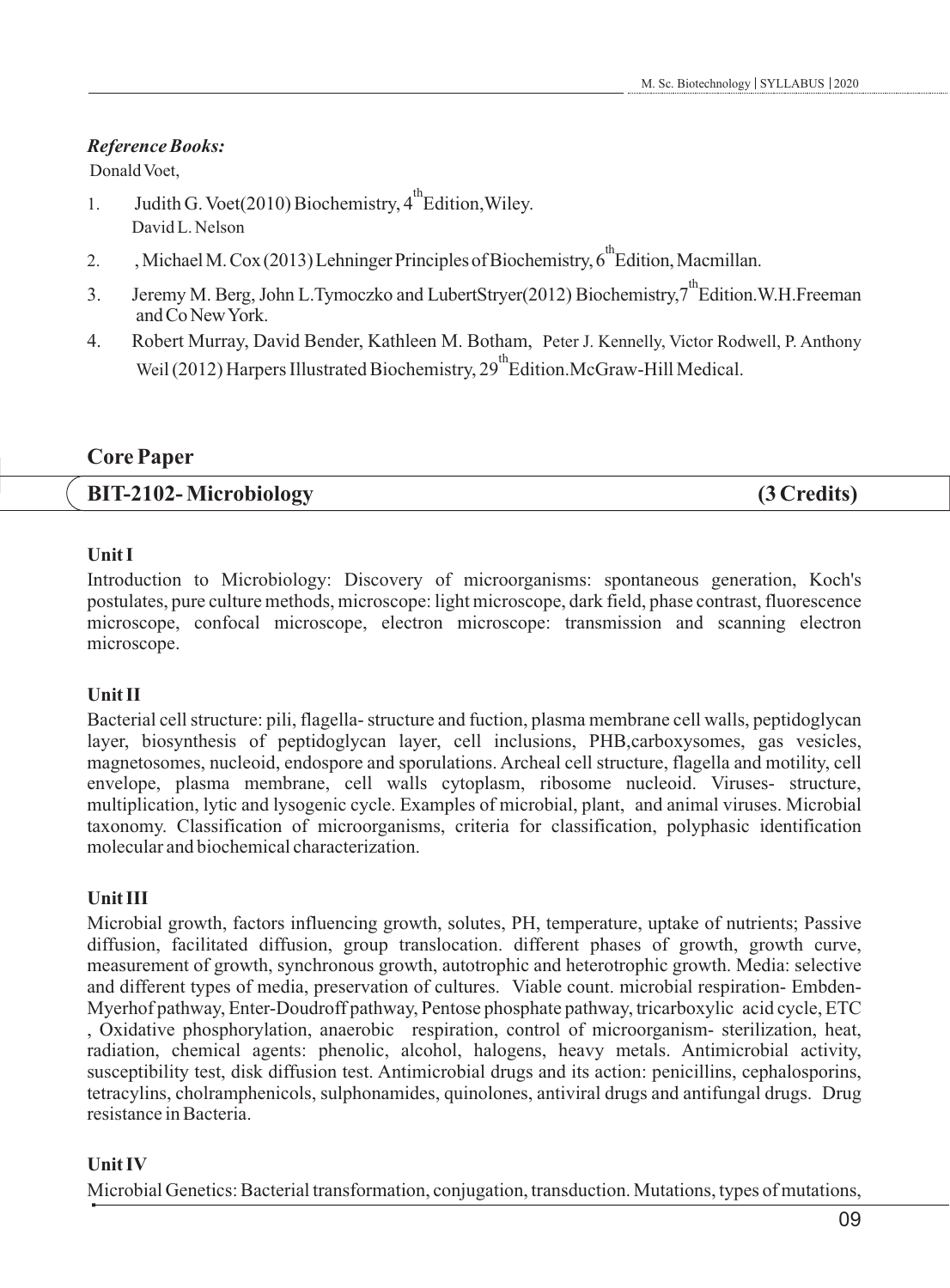mutagens, isolation of mutants, Ames test, transposable elements, Plasmids. Bacterial diseases: Diptheria, tuberculosis, Chickenpox, small pox, HIV, SARS, NIPPA, CORONA(SARS-2)

## **Unit V**

Environmental Microbiology: Microbiological analysis of water, waste water treatment,- primary and secondary treatment, measuring water quality, total organic carbon, chemical oxygen demand, biochemical oxygen demand, Rhizosphere, mycorrhiza, symbiosis,(Nitrogen fixation)Bioremediation , microbial fuel cell, prebiotics and probiotics, microbial quorum sensing.

## *Reference Books*

- 1. Willey, J.M.Sherwood, L., Woolverton, C.J, Prescott, L.M (2011). Precott,s Microbiology, New york: Mc Graw Hill
- 2. Michael Pelczar (2001) Microbiology. Mc Graw Hill
- 3. Jeffrey C. Pommerville,Jeffrey Pommerville ( 2010) Alcamo,s Fundamentals of Microbiology. Jones and Bartlett Learning.
- 4. David Wessner, Chritine Dupont, Trevor Charles (2013) Microbiology. Wiley.

#### **Core Paper**

**BIT-2103- Cell Biology and Genetics (3 Credits)**

## **Unit-I**

Discovery of cells, cell theory and its modern version. Prokaryotic and eukaryotic cells, nature and comparison. Structural organization and functions: Plasma membrane- structure/composition – lipid bilayer, protein associations within the fluid-mosaic arrangement, functions of plasma membrane, transmembrane transport – pumps, carriers, channels, glycocalyx - membrane carbohydrates and their significance in cellular recognition. Mitochondria- structure, functions, oxidative phosphorylation and electro transport chain. Endoplasmic reticulum - morphology, types, functions and formation. Golgi bodies - morphology, types, functions (role in secretion) and formation. Lysosomes- morphology, major groups of enzymes, classification, polymorphism and functions. Microbodies - morphology, major enzymes, peroxisomes and glyoxisomes functions. Ribosomes - different types, subunits, functions. Proteasomes - structure, ubiquitin - tagged protein degradation. Centrioles and basal bodies- structure and functions. Cytoskeleton structure / function - microtubules, actin and intermediate filaments, MAPs, actin-binding proteins. Types of cell junctions, cell adhesion proteins, extracellular matrix in animals and plant cell wall.

## **Unit-II**

Nucleus – structure and function, nuclear envelope, pore-complexes, nuclear lamina, nucleolus structure, nucleolar cycle, ribosome biogenesis, nucleoporins and macromolecular transport. Chromatin organization - euchromatin and heterochromatin, nucleosome organization (solenoid / zigzag) condensation and coiling (condensins / cohesions / remodelling complexes). Chromosome structure - typical metaphase chromosome; endomitosis and polytene chromosomes; lamp brush chromosome. Cell cycle and its regulation: G0 / G1, S, G2, and M phases, cdk /cyclin complexes, checkpoints; Mitosis and Meiosis: description of all stages, synaptonemal complex. Apoptosis – intrinsic and extrinsic pathways. Cancer and metastasis.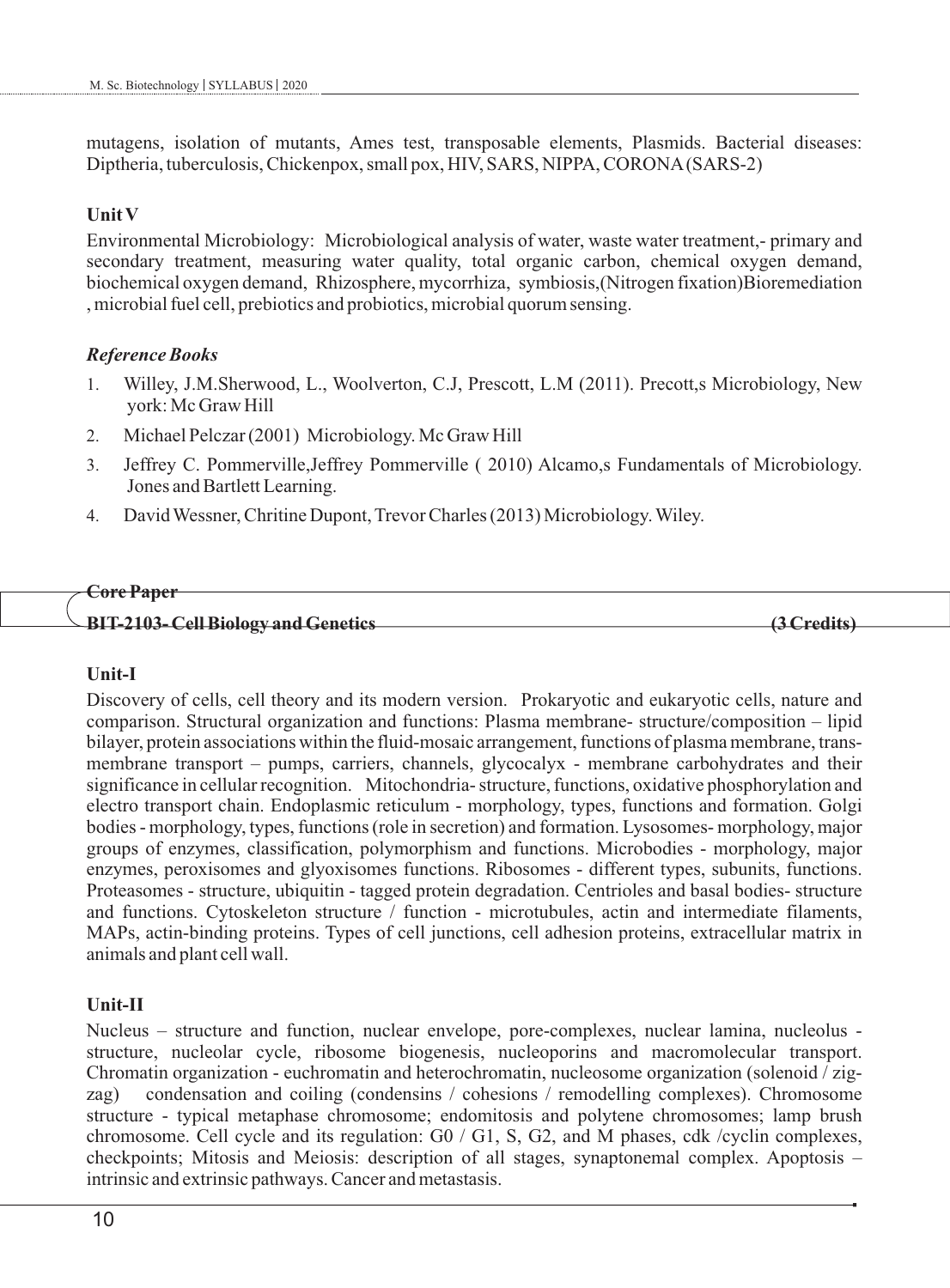# **Unit-III**

Cell signalling and signal transduction, structure and electrical properties of neurons, electrical impulses and their transmission, resting potential, action potential, propagation of action potential, voltage gated and ligand gated channels, synaptic transmission, membrane analyses and patch clamp

techniques, chemical signals and receptors, second messengers: cAMP,  $Ca<sup>2+</sup>$  ions, Ras pathway, glycogen breakdown by epinephrine. Molecular mechanisms of membrane transport, nuclear transport, transport across mitochondria and chloroplasts, intracellular vesicular trafficking from endoplasmic reticulum through Golgi apparatus to lysosomes/ cell exterior.

# **Unit-IV**

History of Genetics; Pre-Mendelian genetic concepts, Inheritance of acquired characters, Germplasm theory. Mendel and his experiments, genetic terminology-gene, allele, genotype, phenotype, genome; wild type and mutant type, test cross, back cross and reciprocal cross. Interaction of genes: allelic, incomplete dominance, lethal and co-dominance, non- allelic, complementary gene action; Coepistasis, dominant (feather coat) and recessive (coat colour), polygenic action (skin colour), pleiotropism, multiple alleles, ABO blood group system, Rh group and its inheritance. Linkage, crossing over and recombination: Linked genes, linkage groups, chromosome theory of linkage, factors affecting linkage, crossing over and recombination, mechanism, kinds and factors affecting crossing over and its significance. Chromosome mapping. Sex Linkage: characteristics of sex linked inheritance, sex linked inheritance of man (colour blindness and haemophilia), incompletely sex linked genes, holandric genes, sex limited genes and sex influenced genes, protogynous, protoandrous. Cytoplasmic inheritance: Mitochondrial DNA, kappa particles in paramecium, maternal effects in Drosophila.

# **Unit-V**

Population genetics- Hardy-Weinberg Equilibrium, selection, genetic drift, Genetic variation, Allele frequencies and its changes, mutation , gene flow, random mating, migration, inbreeding, outbreeding, assortive mating, hybrid vigor. Human Genetics: Karyotyping and chromosome banding techniques, FISH, normal chromosome compliment, pedigree analysis, chromosomal anomalies in man, autosomal (eg. Down syndrome, Edwards syndrome), allosomal (eg. Klinefelters syndrome, Turner's syndrome)

- 1. Lodishet al. (2012) Molecular Cell Biology,  $7^{th}$  Edition. WH Freeman & Co.
- 2. Gerald Karp (2013) Cell Biology,  $7^{th}$  Edition. Wiley. Geoffrey M. Cooper, Robert E.
- 3. Hausman(2013) The Cell: A Molecular Approach, 6<sup>th</sup> Edition. Sinauer Associates, Inc.
- 4. Bruce Alberts, Dennis Bray, Karen Hopkin, Alexander D Johnson, Julian Lewis, Martin Raff, Keith Roberts, Peter Walter(2013) Essential Cell Biology,  $4^{\text{th}}$  Edition. Garland Science. D. Peter
- 5. Snustadand Michael J. Simmons (2011) Principles of Genetics,  $6^{th}$ edition.John Wiley and Sons.
- 6. Peter J. Russell (2009) *i*Genetics: A Molecular Approach, 3<sup>rd</sup> Edition. Benjamin Cummings. Monroe W. Strickberger
- 7.  $(2008)$  Genetics,  $3^{\text{rd}}$  Edition. Prentice-Hall.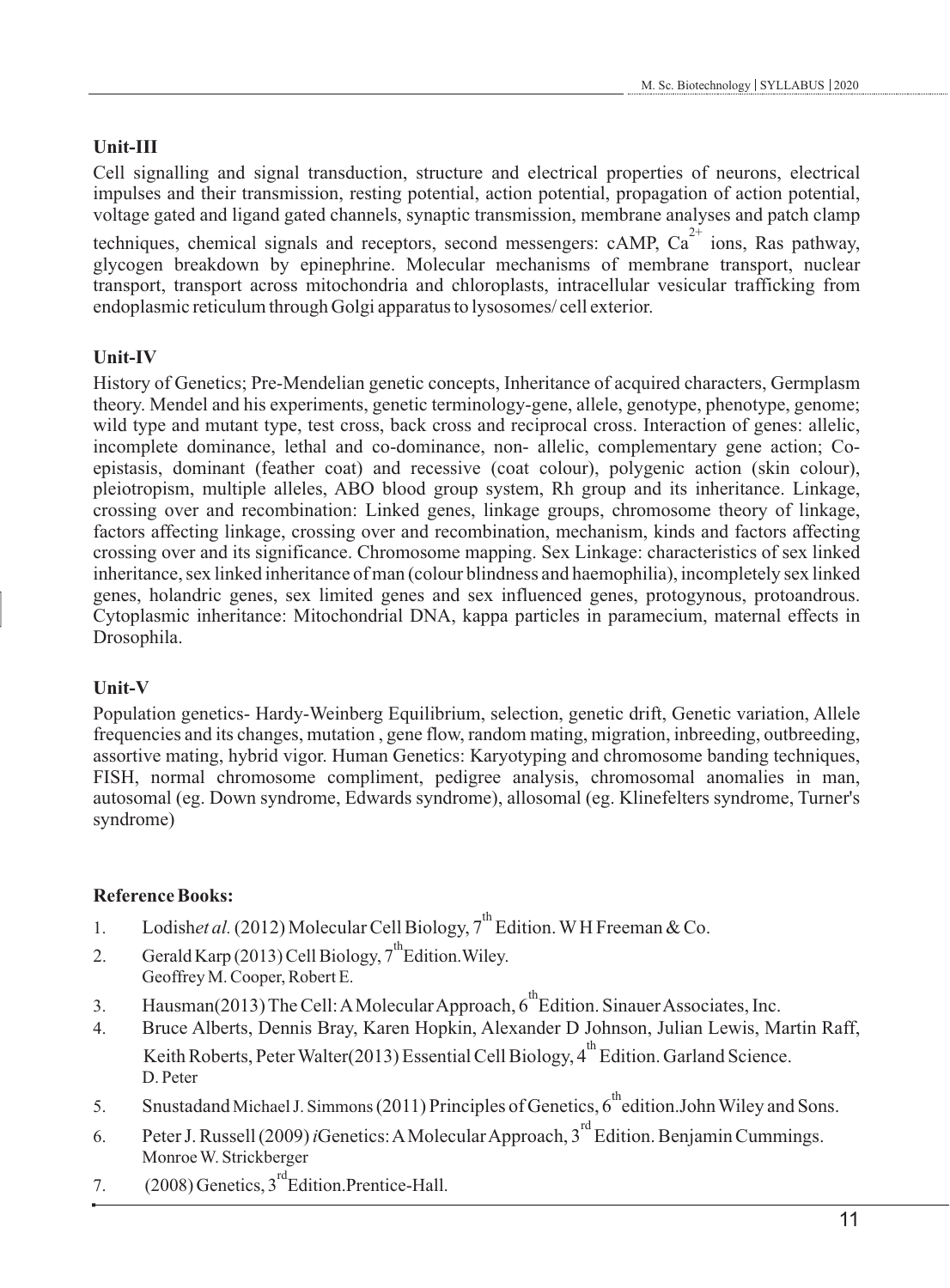# **Core Paper**

# **BIT-2104- Bioinformatics (3 Credits)**

# **Unit-I**

Need and use of bioinformatics; computer fundamentals – networking, hardware and internet. Biological information access, storage and retrieval; database management system. Data structures: array, stack, queue and linked List. Sorting and searching techniques: bubble sort, merge sort and insertion sort binary search. Introduction to algorithm design and analysis, sorting and searching algorithms, divide and conquer, dynamic programming: introduction and applications.

# **Unit-II**

Database concepts and organization: data, metadata, data dictionary, ontologies, B-trees, hah indices, relational databases; infrastructure: data warehouse, OLAPtechnology. Primary databases - Nucleotide sequence database - NCBI, EMBL, EBI, DDBJ; Protein sequence databases - Swissprot, Protein Information Resource (PIR); Structural database - Protein Data Bank (PDB). Secondary databases - KEGG, Prosite, SCOP, CATH; Marine microbial genome databases; Marine biodiversity databases-GBIF, CoML, IO-CoML; Data retrieval tools - Entrez, SRS, Pubmed, Medline, OMIM.

# **Unit-III**

Sequence alignment; Needleman and Wunsch; Smith and Waterman algorithms for pairwise alignments; dynamic programming; gap penalties; use of pairwise alignments for analysis of nucleic acid and protein sequences and interpretation of results; tools for similarity search and sequence alignment - FASTA, BLAST, E-value; scoring matrices -BLOSUM, PAM matrices.

# **Unit-IV**

Multiple sequence alignment and applications, methods available - interactive alignment, progressive alignment – ClustalW, T - Coffee; Profile methods - Gribskov profile, PSI-BLAST, phylogenetic analysis; dendrogram and cladogram; various methods used in generating evolutionary tree; tree evaluation; Hidden Markov Models (HMMs); gene prediction methods; genome analysis and mapping - DNA fragment assembly, genetic linkage analysis. Comparative genomics: concepts of synteny, orthology, paralogy; tools and methods.

- 1. David W. Mount (2001) Bioinformatics Sequence and Genome analysis, Cold Spring Harbor Laboratory Press.
- 2. Stephen A. Krawetz& David D. Womble(2003) Introduction to Bioinformatics ATheoretical and Practical Approach. Humana Press.
- 3. Jiawei Han, MichelineKamber. Data Mining: Concepts and Techniques. The Morgan Kaufmann Series in Data Management Systems.
- 4. Bioinformatics: A Practical Guide to the Analysis of Genes & Proteins, 2005, John Wiley &Sons, Inc
- 5. David Hand, HeikkiMannila, Padhraic Smyth. Principles of Data Mining. Prentice Hall India.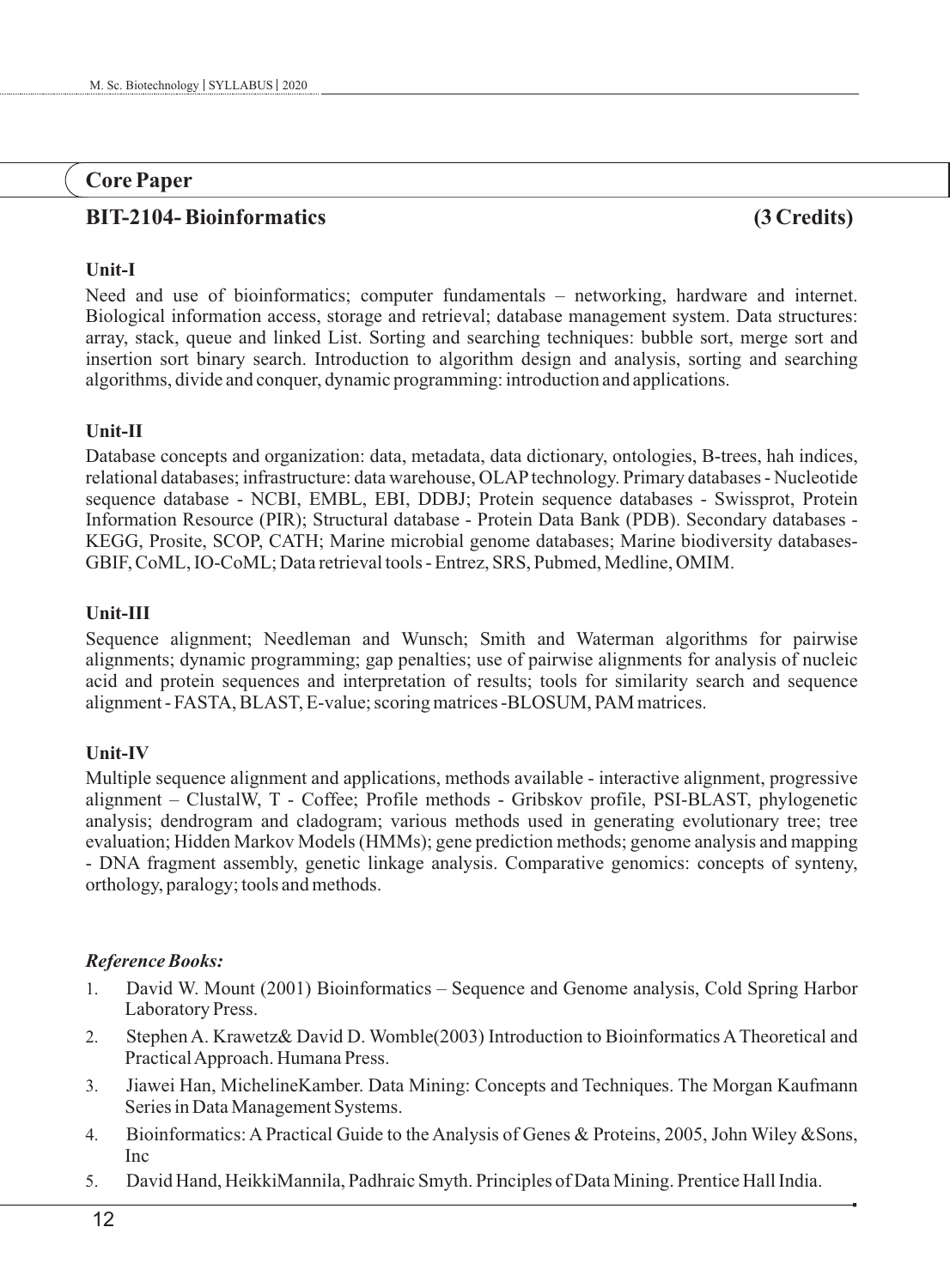# **Core paper**

# **BIT 2105 Biophysics and Biostatistics.**

# **Biophysics**.

# **Unit-I**

Laws ofthermodynamics, the concept of enthalpy, entropy and free energy, thermodynamic equilibrium, redox potential, high energy molecules, examples of redox potential in biological system.

# **Unit-II**

Protein structure, globular and fibrous protein; protein stability; protein folding. Structural implication of peptide bond, Ramachandran plot, protein families, alpha domains, beta domains. Physics of nucleic acids: Forces stabilizing structures; double helical structures; properties; helix – coil transitions. DNA polymorphism, GC content, re-association kinetics and Cot, Rot curves, DNA-Protein interaction- Interactions of transcription factors(Helix turn helix, Leucine Zipper, Cys-His, Zinc fingers, ). Histone-DNAinteraction, RNAprotein interactions.

# **Unit-III**

Electromagnetic spectrum, Beer Lambert's Law. Photometry, UV/VIS Spectrophotometry, X-ray crystallography , Circular dichroism, Infrared and Raman spectroscopy, Atomic absorption spectroscopy, ESR and NMR spectroscopy. Chromatographic techniques (HPLC), Mass spectroscopy (LC-MS, GC-MS).Fluorescent spectroscopy.Applications of different Spectroscopic techniques in Biology.

# **Biostatistics**

# **Module I**

Bivariate data, Scatter diagram, measures of relationship, covariance and correlation, types of correlation, Simple linear correlation –Pearson's coefficient of correlation, Spearman's Rank Correlation Coefficient. Regression - types of regression, Fitting of simple linear regression equations using the least square method, properties of correlation and regression coefficients, coefficient of determination, applications of correlation and regression in Biology.

# **Module II:**

Basic concepts of probability, classical, empirical and subjective theories of probability. Random variables and probability distributions – Binomial, poisson and normal distributions (definitions, properties and uses only. Point and interval estimation, confidence interval for the mean of a normal population. Tests concerning means (one sample and two sample cases).Chi-square test for goodness of fit and independence.

- **1**. Roland Glaser (2012) Biophysics: An Introduction, 2ndEdition.Springer.
- 2. William Bialek (2012) Biophysics:Searching for Principles.Princeton University Press.
- 3. T.M Nordlund(2011) Quantitative Understanding of Biosystems: An Introduction to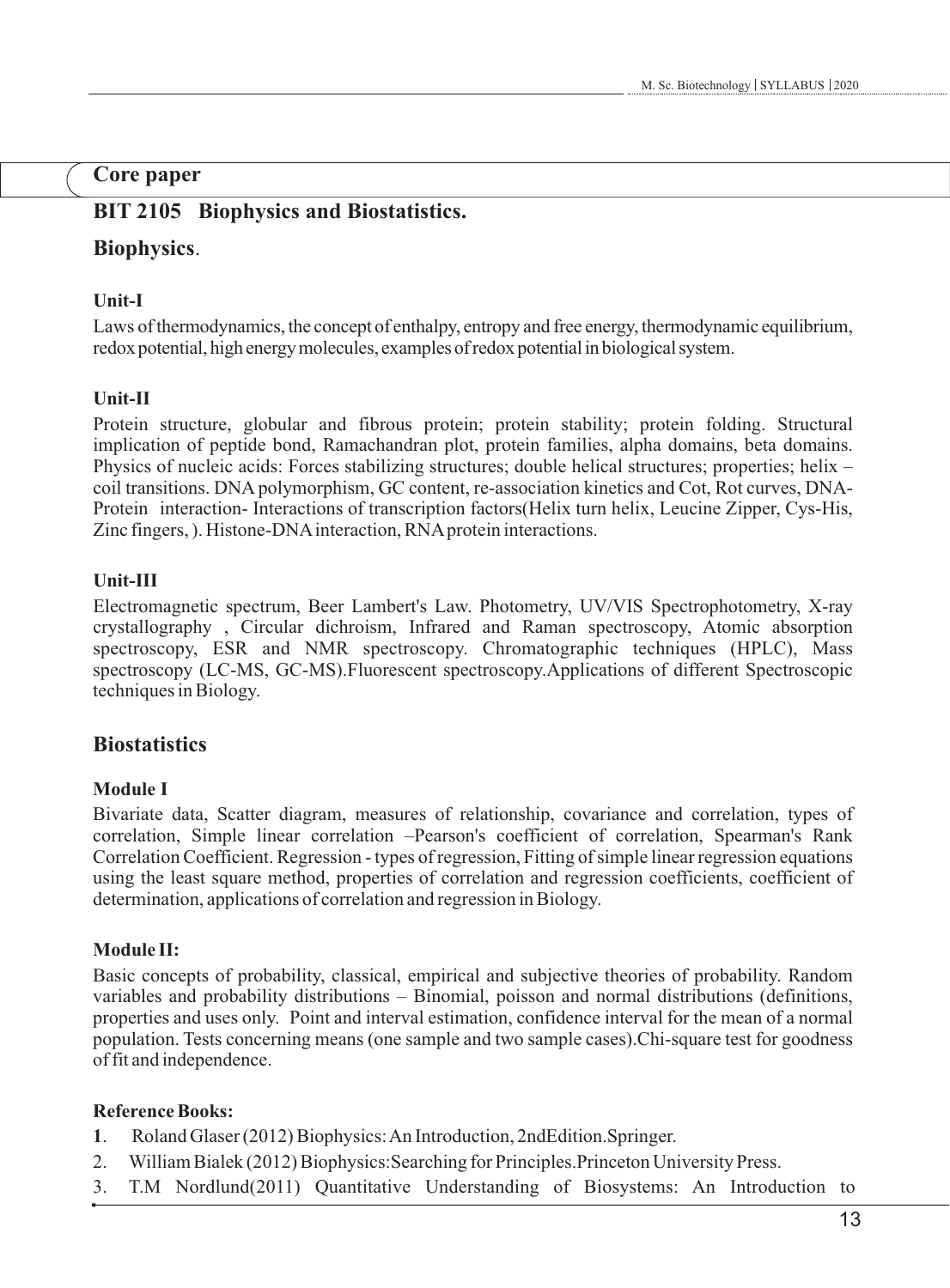Biophysics.CRC Press.

- 4. V. Raicu and A. Popescu (2008) Integrated Molecular and Cellular Biophysics. Springer.
- 5. Agarwal B.L. (2000) Basics Statistics, New Age International (p) Ltd.
- 6 Rengasamy R. (2013) AText book of Agricultural New Age International (p) Ltd.
- 8. Zar, J.H. (1995) Bio statistical Analysis, Pearson Edn.
- 9. Croxton, F.E., Cowden, D.J. Klenis, S. Applied General Statistics, Prentice Hall.
- 10. Gupta, S.C. and Kapoor, V.K. (1978) Fundamentals of Mathematical Statistics, Sultan Chand & Sons.
- 11. Nabendu Pal and Sahadeb Sarkar (2013) . Statistics Concepts and Applications. PHI Learning Private Limited , New Delh
- 12. Elhance, D. N. and Elhance, V. (1988). Fundamentals of Statistics, KitabMahal.

# **Core Practical Paper**

# **BIT-2106- Practical in Biochemistry (2 Credits)**

- 1. Units and Measurements
- 2. Preparation of buffers, pH measurement.
- 3. Quantitative estimation of Carbohydrates (Anthrone method/enzymatic methods)
- 4. Quantitative estimation of Protein (Lowry's / Bradford's methods)
- 5. Quantitative estimation of amino acids (ninhydrin method)
- 6. Quantitative estimation of Lipids (Floch method)
- 7. Estimation of DNAand RNA(Diphenyl amine method/Orcinol method)
- 8. Cholesterol estimation
- 9. Salivary amylase activity
- 10. Thin layer chromatography (Lipids)
- 11. Paper chromatography (Aminoacids)
- 12. Native PAGE and SDS- PAGE
- 13. Agarose Electrophoresis (DNA/RNA)
- 14. Purification and characterization of any suitable enzyme.
	- a) Preparation of cell-free lysate
	- b). Ammonium sulphate precipitation
	- c) Ion exchange chromatography
	- d) Dialysis of purified protein (enzyme ) solution
	- e) Assessing purity of samples from each step of purification by SDS-PAGE Gel Electrophoresis,
	- f) Enzyme kinetics: Km, Vmax,

# **Practical in Cell Biology & Genetics** (2 credits)

- 1. Cell-Structure (microscopy)
- 2. Buccal smear study and staining methods for Barr bodies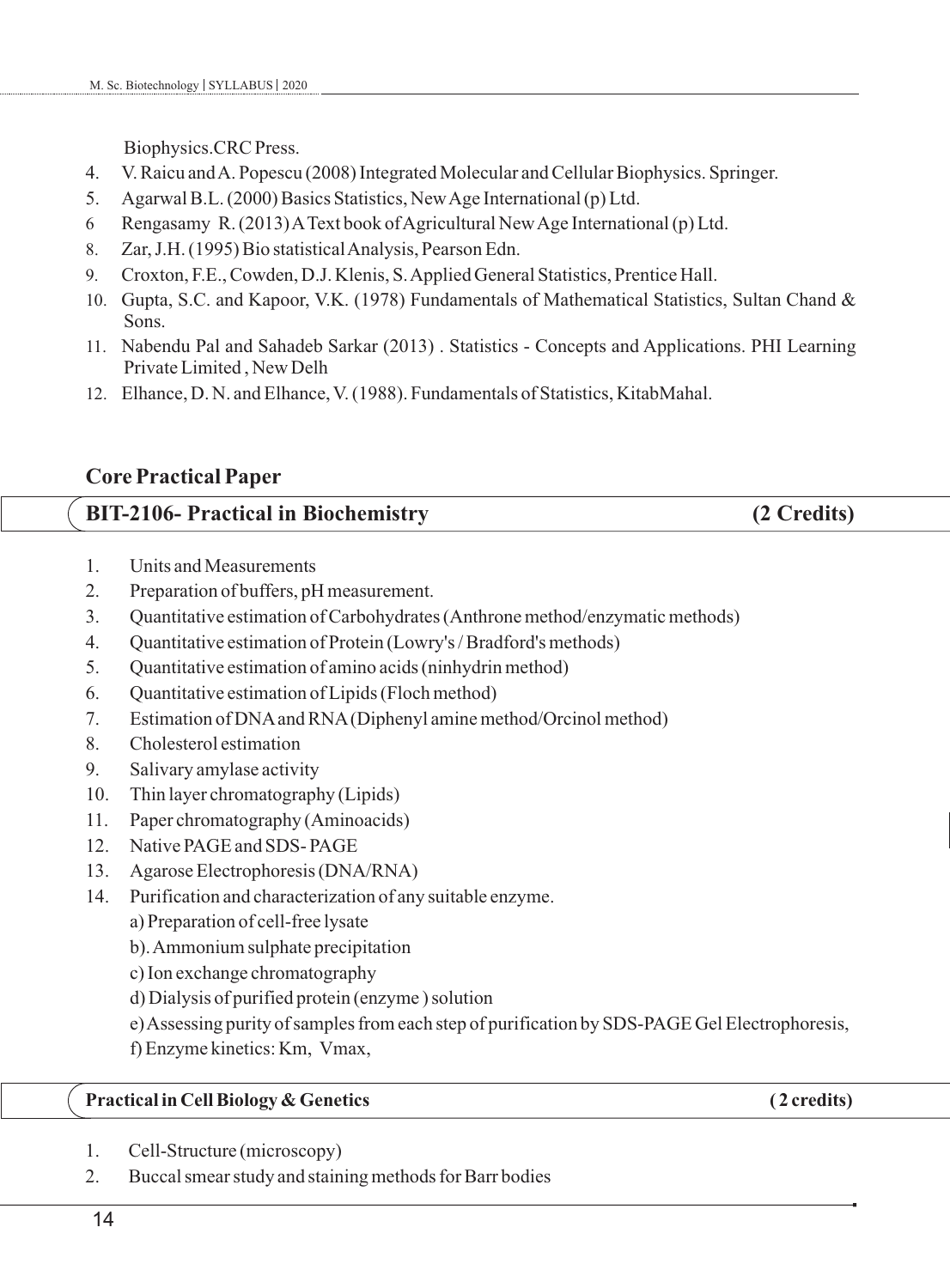- 3. Vital Staining of Mitochondria
- 4. Salivary gland Chromosome (Drosophila/Chironomous larva)
- 5. Preparation of onion root tip for the stages of mitosis
- 6. Preparation of stages of meiosis (Grass Hopper)
- 7. Mono hybrid Cross
- 8. Di hybrid Cross
- 9. Pedigree analysis of Mendelian traits
- 10. Karyotyping

Problems in genetics- Linkage / Crossing over, Selection index

# **BIT2107- Practical in Microbiology (2 credits)**

- 1. Sterilization techniques
- 2. Preparation of Media (Solid, Liquid)
- 3. Culturing of microorganisms (Streak plate method, pour plate method, spread plate method, slant preparation)
- 4. Staining techniques (Simple, Differential-Grams, Specialized spore and capsular)
- 5. Biochemical tests for identification of microorganisms (IMViC, Carbohydrate fermentation test)
- 6. Antimicrobial susceptibility test of microorganism, (Kirby-Baur method)
- 7. Growth curve of microorganisms (Turbidimetry method)
- 8. Preservation of bacterial cultures.
- 9. Bacterial transformation
- 10. Bacterial conjugation.

# **BIT 2108 Practical in Biostatistics** (2 credits)

- 1. Data analysis using SPSS and MS-Excel in the following topics :
- 2. Graphical representation of data, computation of various measures of central tendency and dispersion.Computation of correlation coefficient, fitting of simple linear regression.
- 3. Construction of confidence intervals concerning mean.
- 4. Parametric tests of Hypothesis concerning mean.
- 5. Chi-square tests for goodness of fit and independence.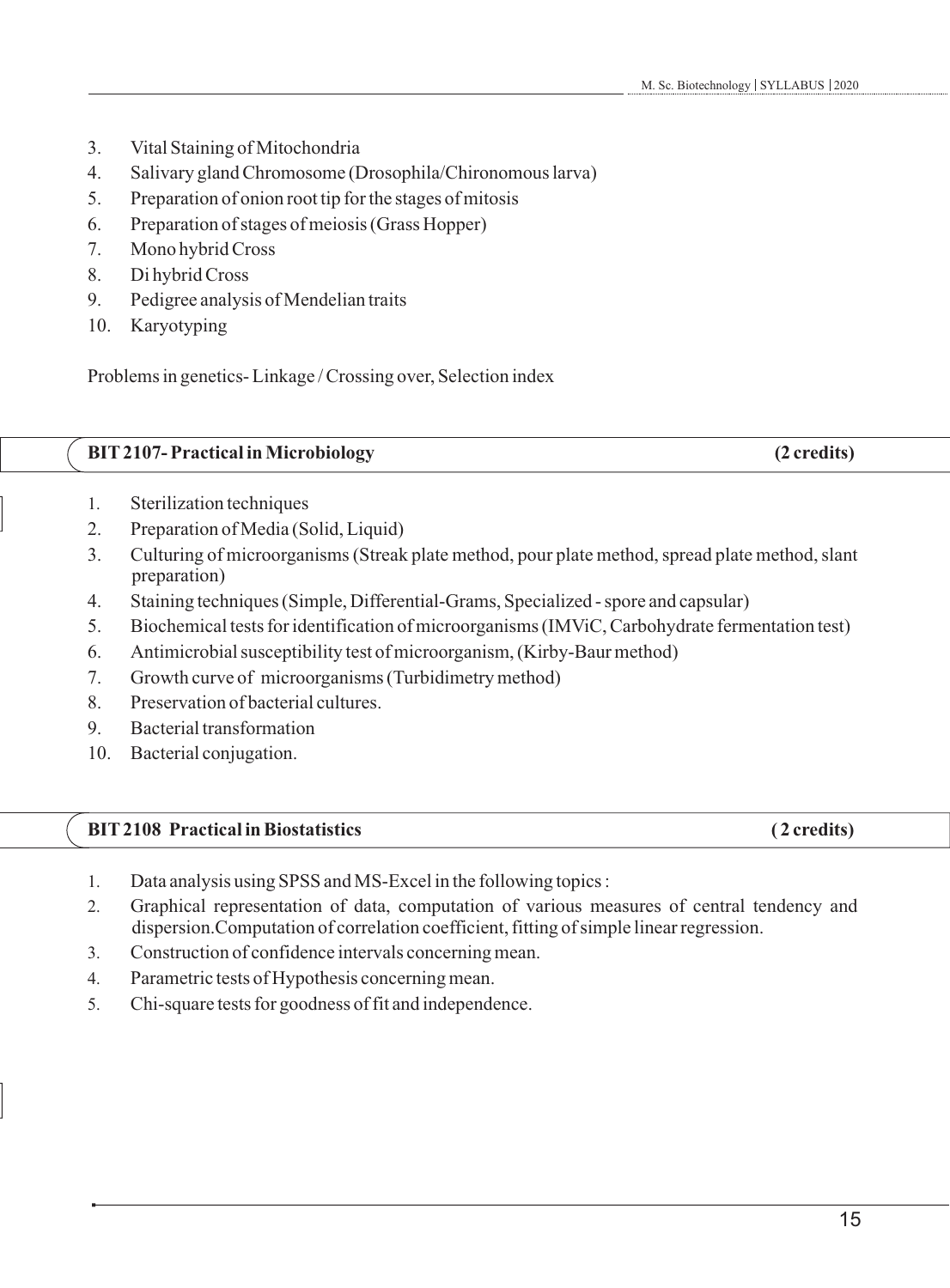# **Semester** II

# **Core Paper**

## **BIT-2201- MolecularBiology (3 credits)**

#### **Unit-I**

Introduction to Molecular biology, DNA as genetic material, mechanism of DNA replication, prokaryotic DNA replication, initiation of DNA replication, proof reading and editing, DNA repair systems – direct and indirect repair – photoreactivation, alkyl transferases, base and nucleotide excision repair, recombination repair, mismatch repair, SOS repair; termination of DNA replication; gene mutation, point mutation, insertion, deletion, suppressor mutation, chemical and physical mutagens. Homologous, non-homologous, site-specific recombination, DNAtransposition.

#### **Unit-II**

Transcription and Transcriptional control: Structure of bacterial RNA polymerase, Transcription events, and sigma factor cycle, Eukaryotic RNApolymerases, Promoter elements, TATAbox, Hogness Box, CAAT box, Enhancers and Silencers, upstream and downstream activating sequences, initiation and termination of transcription in prokaryotes and eukaryotes, mRNA, rRNA and tRNA processing in prokaryotes and eukaryotes. Transcriptional and post-transcriptional gene-silencing.

#### **Unit-III**

Prokaryotic and eukaryotic translation, genetic code and wobble hypothesis, the translation machinery, mechanisms of initiation, elongation and termination, regulation of translation. Post-translational modifications.

#### **Unit-IV**

Control of gene expression in prokaryotes and eukaryotes. Operon model- lac and trp operon. Autogenous regulation, feedback inhibition, Lytic cascades and lysogenic repression. Molecular biology of cancer - causes and genetics of cancer, onco genes (ras, myc) and tumor suppressor genes (p53 and pRB).Molecular biology of stress; Stress proteins-heat and cold shock protein, molecular chaperones, salt and starvation stress tolerances.

#### **Reference Books:**

1. Lodishet al. (2012) Molecular Cell Biology,  $7^{th}$  Edition. WH Freeman & Co.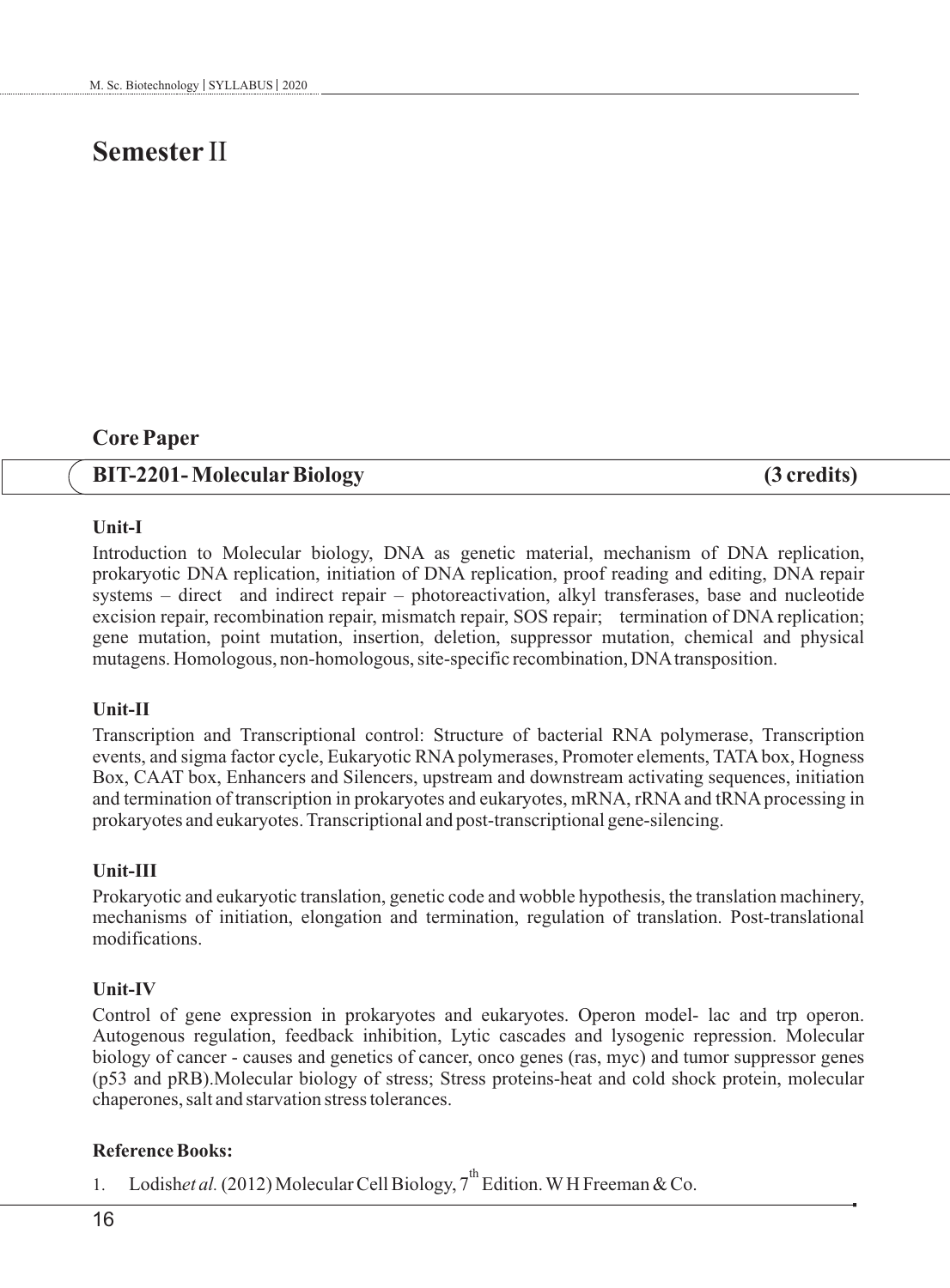Geoffrey M. Cooper, Robert E. Hausman

- 2. (2013) The Cell: AMolecular Approach, Sixth Edition. Sinauer Associates, Inc.
- 3. James D. Watson, Tania A. Baker, Stephen P. Bell, Alexander Gann, Michael Levine, Richard Losick (2013) Molecular Biology of the Gene,  $7^{th}$  Edition. Cold Spring Harbor Laboratory Press.
- 4. Jocelyn E. Krebs, Stephen T. Kilpatrick, Elliott S. Goldstein (2013) Lewin's Genes XI.Jones and Bartlett Publishers, Inc.

# **Core Paper**

| <b>BIT-2202- Immunology</b> | (3 Credits) |
|-----------------------------|-------------|
|-----------------------------|-------------|

# **Unit-I**

Introduction, history, development and scope. Immunity, classification of immunity. Innate (nonspecific), acquired (specific) and passive immunity. Clonal nature of immune response. Immune system, organs and tissues of the immune system. Primary (central) - thymus, bone marrow, bursa of Fabricius; secondary (peripheral) - spleen, lymph nodes, mucosa associated lymphoid tissue (MALT). Organization and structure of lymphoid organs.

# **Unit-II**

Lymphocytes – Tcells and B cells – formation, development and maturation; plasma cells and null cells – natural killer cells, killer cells, lymphokine - activated killer cells; phagocytes / macrophages; antigen presenting cells – macrophages, B-lymphocytes, dendrite cells, langerhans cells; follicular dendrite cells, neutrophils, eosinophils, basophils, mast cells.

# **Unit-III**

Antigens (immunogens) (Ag): definition, complete antigens, haptens, antigenic determinants or epitopes; antibodies (Immunoglobulins)- definition, general structure of Ig, Ig determinants, physicochemical properties of Ig, classes of Ig- G, M, A, D, E; mention abnormal Igs; antigen – antibody reactions- mechanism, precipitation reactions, agglutination reactions, complement fixation, neutralization, opsonisation. Complement system: definition, general features, major histocompatibility complex (MHC). Immune response-definition, types of immune responseshumoral immune response (antigen mediated immunity - AMI) and cellular immune response (cell mediated immunity - CMI), immunological memory, immunological tolerance and immune suppression. Polyclonal and monoclonal antibodies. Hybridoma techniques- T cell cloning and their applications. ELISA, RIA, Western blotting, Fluorescent techniques, Fluorescent activated cell sorting (FACS).

# **Unit-IV**

Hyper sensitivity / allergy: definitions, classification- types I, II and III;Immuno deficiency diseases (ID)- definition, primary IDs, disorders of immune mechanism (humoral, cellular and combined IDs), disorders of complements, disorders of phagocytosis, secondary IDs, Acquired Immune Deficiency Syndrome (AIDS); auto immunity-definition, mechanism, auto immune diseases; transplantation immunity-definition, classification of transplants, graft versus host reactions; graft rejection, mechanism of graft rejection, factors affecting graft survival; Immunisation and vaccinationdefinitions, vaccines; types of immunization- active immunization- killed and live attenuated vaccines, microbial extracts, vaccine conjugates, toxoids, recombined vaccines, DNA/RNA vaccines, subunit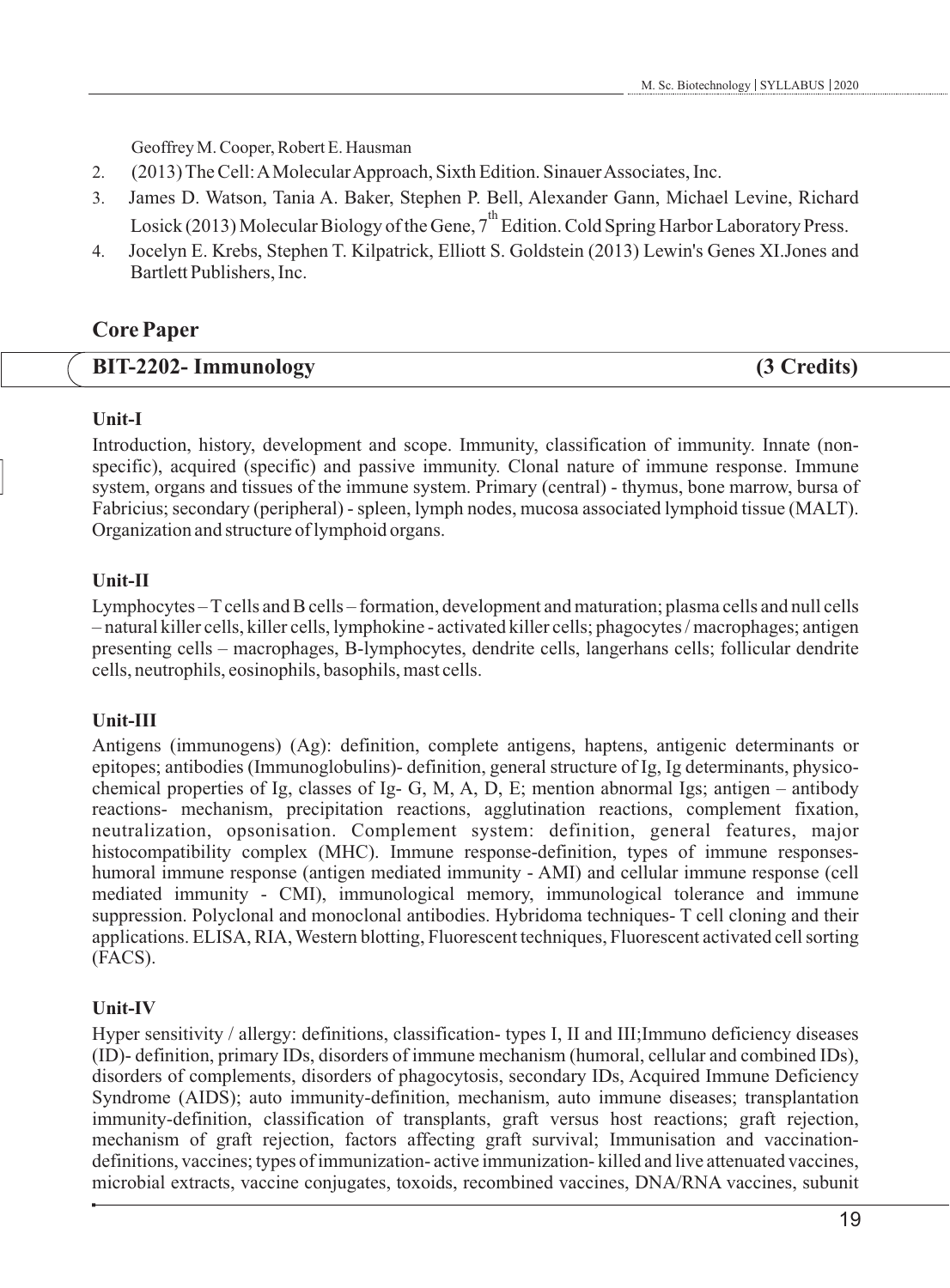vaccines; passive immunization- pooled normal human Igs, specific Igs (hyper antisera); combined immunization.

#### *Reference Books:*

- 1. Judy Owen, Jenni Punt, Sharon Stranford (2013) Kuby Immunology, 7<sup>th</sup> Edition. W. H. Freeman.
- 2. David Male, Jonathan Brostoff, David Roth, Ivan Roitt (2012) Immunology, 8<sup>th</sup> Edition. Saunders.
- 3. William E. Paul (2012) Fundamental Immunology, 7<sup>th</sup> Edition. LWW.
- 4. Kenneth M. Murphy (2011) Janeway'sImmunobiology,  $8^{th}$ Edition.GarlandScience.

# **Core Paper**

# **BIT-2203- Genomics and Proteomics (3 Credits)**

#### **Unit-I**

Structure and organization of genomes; genome mapping and sequencing methods; assembly of DNA sequences- methods; genomic libraries of marine organisms; marine organisms - comparative genomics including phylogenomics, structural genomics, functional genomics - differential gene expression, digital gene expression, DNA microarray, cDNA and intragenic array, protein array; transcriptomics. Assigning gene function;

## **Unit-II**

Gene silencing techniques; introduction to siRNA technology; micro RNA; Construction of siRNA vectors; gene knockouts; gene therapy - somatic and germ-line therapy, suicide gene therapy; gene replacement; gene targeting; transgenics; genomics of model organisms; marine metagenomics; marine genomics – advances and applications; advances in genomics- introduction to epigenomics, medical genomics and personal genomics.

## **Unit –III**

Genomic Sequencing Projects- Human Genome Project, genome sequencing projects for microbes, plants and animals, accessing and retrieving genome project information from the web. Identification and classification of organisms using molecular markers- 16S rRNA typing/sequencing, SNPs; use of genomes to understand evolution of eukaryotes, track emerging diseases and design new drugs; determining gene location in genome sequence

## **Unit IV**

Introduction to Proteomics, strategies and challenges in proteomics; proteomics technologies- Protein structure; sample preparation, protein purification and separation methods;2D-PAGE, isoelectric focusing, mass spectrometry, MALDI-TOF, yeast 2-hybrid system, proteome databases. Transcriptome analysis for identification and functional annotation of gene.

#### *Reference Books:*

1. Arthur M. Lesk (2012) Introduction to Genomics,  $2<sup>nd</sup>$  Edition. Oxford University Press.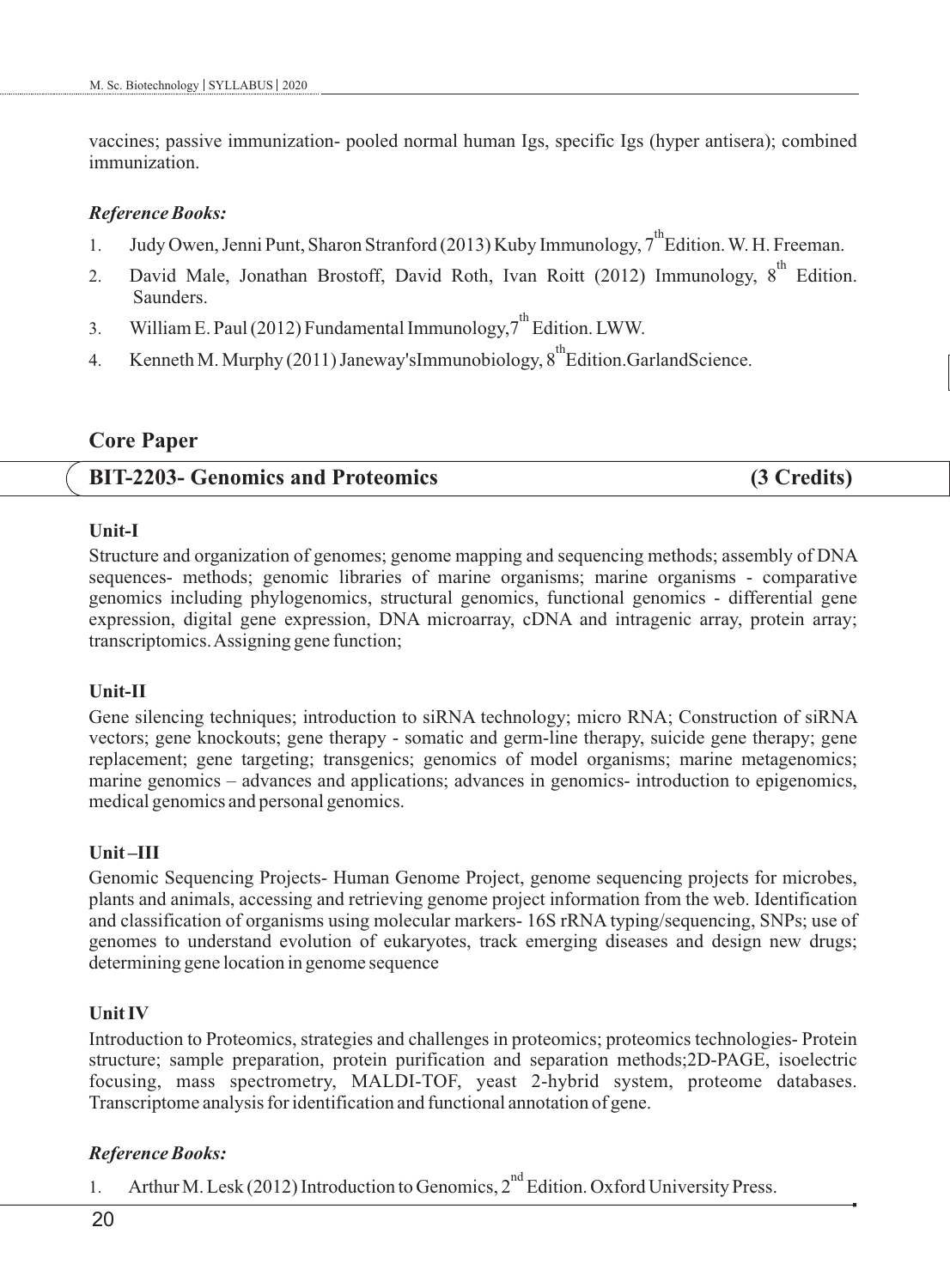- 2. Richard Twyman (2013) Principles of Proteomics,  $2^{nd}$  Edition. Garland Science.
- 3. Malcolm Campbell and Laurie J. Heyer (2006) Discovering Genomics, Proteomics and Bioinformatics, 2<sup>nd</sup> Edition. Benjamin Cummings.
- 4. Haleem J. Issaq and Timothy D. Veenstra (2013) Proteomic and Metabolomic Approaches to Biomarker Discovery. Elsevier.

# **Core Paper**

| <b>BIT-2204- Plant Biotechnology</b> | (3 Credits) |
|--------------------------------------|-------------|
|--------------------------------------|-------------|

# **Unit I**

Introduction to plant cell and tissue culture, tissue culture as a technique to produce novel plant and hybrids. Plasticity, and totipotency, the culture environment, tissue culture media ( composition and preparation) plant growth regulators, various culture types: Callus, cell suspension cultures, Protoplasts isolation, culture and fusion, root cultures, Shoot tip and meristem culture, Embryo culture, Microspore culture, anther, pollen and ovary culture for production of haploid plants. Culture preservation methods.

# **Unit II**

Plant transformation technology: The basis of tumour formation, hairy root, features of T1 and R1 plasmids, mechanism of DNA transfer, role of virulence gene, use of T1 and R1 as vectors, binary vectors. Basic features of vectors for plant transformations: promoters and terminators, 35S promoter, inducible promoters, selectable markers, reporter genes, origin of replication, co-integrative and binary vectors. Methods of nuclear transformation; multiple gene transfers, direct gene transfer, particle bombardment, electroporation, polyethylene glycol (PEG) mediated transformation. Agrobacterium mediated gene transfer.

# **Unit III**

Application of plant transformation: improvement of crop yield and quality; the genetic manipulation of fruit ripening, ripening related genes, manipulation of fruit softening, significance of olden rice. Long shelf life of fruits and flowers, use of ACC synthase, poly-galactrunase, ACC oxidase. Carbohydrate composition and storage, ADP glucose pyrophosphatase. Herbicide resistance, glyphosate resistance, insect resistance,- Bt –genes, Protease inhibitors, alpha amylase inhibitor, diseases resistance, Chitinase, glucanase, RIPantifungal proteins, PR proteins.

# **UnitIV**

Metabolic engineering/ molecular farming: Plant secondary metabolite, control mechanisms and manipulation of phenylpropanoid pathway, shikimate pathway, alkaloid and industrial enzymes, antibodies and edible vaccine/biopharmaceuticals.

# **Unit V**

Molecular marker assisted breeding / selection: RAPD markers, AFLP, linkage analysis, RFLP, STS, microsatellites, SCAR (sequence characterized amplified region), SSCP (single strand conformational polymorphism, MAS (molecular assisted selection)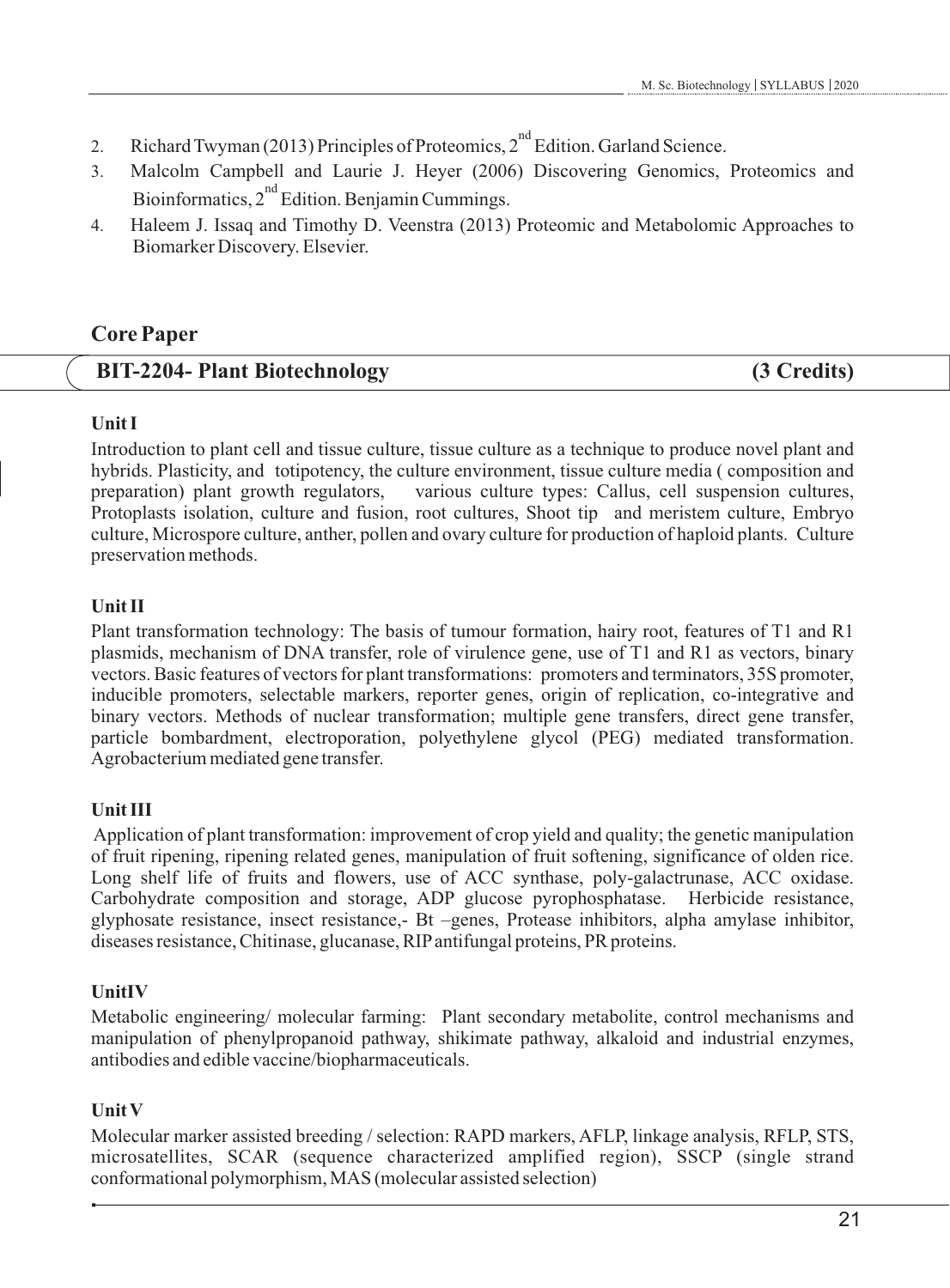#### *Reference Books.*

- 1. Plant Biotechnology J. Hammond PMcGarvey and V. Yusibov, eds. Springer Verlag.
- 2. Plant propagation part I and II. E.F. George, exegetics, England
- 3. Plant Tissue culture, S.S. Bhojwani and M.K. Razdan, Elsevier, Amerstdam
- 4. Plant Cell culture-Apractical approach, Dixon et al, IRL press, Oxford.
- 5. Gene transfer to plants, I Porykus and G Spangerberg, springer-verlag, Berlin.
- 6. Plant Biotechnology. The genetic manipulation of plants. Salater, A, Scott, N And Fowler M. Oxford University press.
- 7. Introduction to plant Biotechnology. Chawla H.S. Oxford and IBH publishing Co. pvt. Ltd.

# **Elective Paper**

# **BIT-2205- Nanotechnology (2 Credits)**

## **Unit I**

Introduction: Introduction to Nanobiotechnology; Concepts, historical perspective; Different formats of nanomaterials and applications with example for specific cases; Cellular Nanostructures; Nanopores; Biomolecular motors; Bio-inspired Nanostructures, Synthesis and characterization of different nanomaterials.

## **Unit II**

Biofilms and Nanoparticles: Introduction to Biofilms; Thin films; Colloidal nanostructures; Self Assembly, Nanovesicles; Nanospheres; Nanocapsules and their characterisation. Nanoparticles and applications Nanoparticles for drug delivery, concepts, optimization of nanoparticle properties for suitability of administration through various routes of delivery, advantages, strategies for cellular internalization and long circulation, strategies for enhanced permeation through various anatomical barriers.

## **Unit III**

Applications of Nanomaterials: Nanoparticles for diagnostics and imaging (theranostics); concepts of smart stimuli responsive nanoparticles, implications in cancer therapy, nanodevices for biosensor development. : Nanomaterials for catalysis, development and characterization of nanobiocatalysts, application of nanoscaffolds in synthesis, applications of nanobiocatalysis in the production of drugs and drug intermediates.

# **Unit IV**

Nanotoxicity: Introduction to Safety of nanomaterials, Basics of nanotoxicity, Models and assays for Nanotoxicity assessment; Fate of nanomaterials in different stratas of environment; Ecotoxicity models and assays; Life Cycle Assessment, containment of nanotoxicity.

- 1. GeroDecher, Joseph B. Schlenoff, (2003); Multilayer Thin Films: Sequential Assembly of Nanocomposite Materials, Wiley-VCH Verlag GmbH & Co. KGaA
- 2. David S. Goodsell, (2004); Bionanotechnology: Lessons from Nature; Wiley-Liss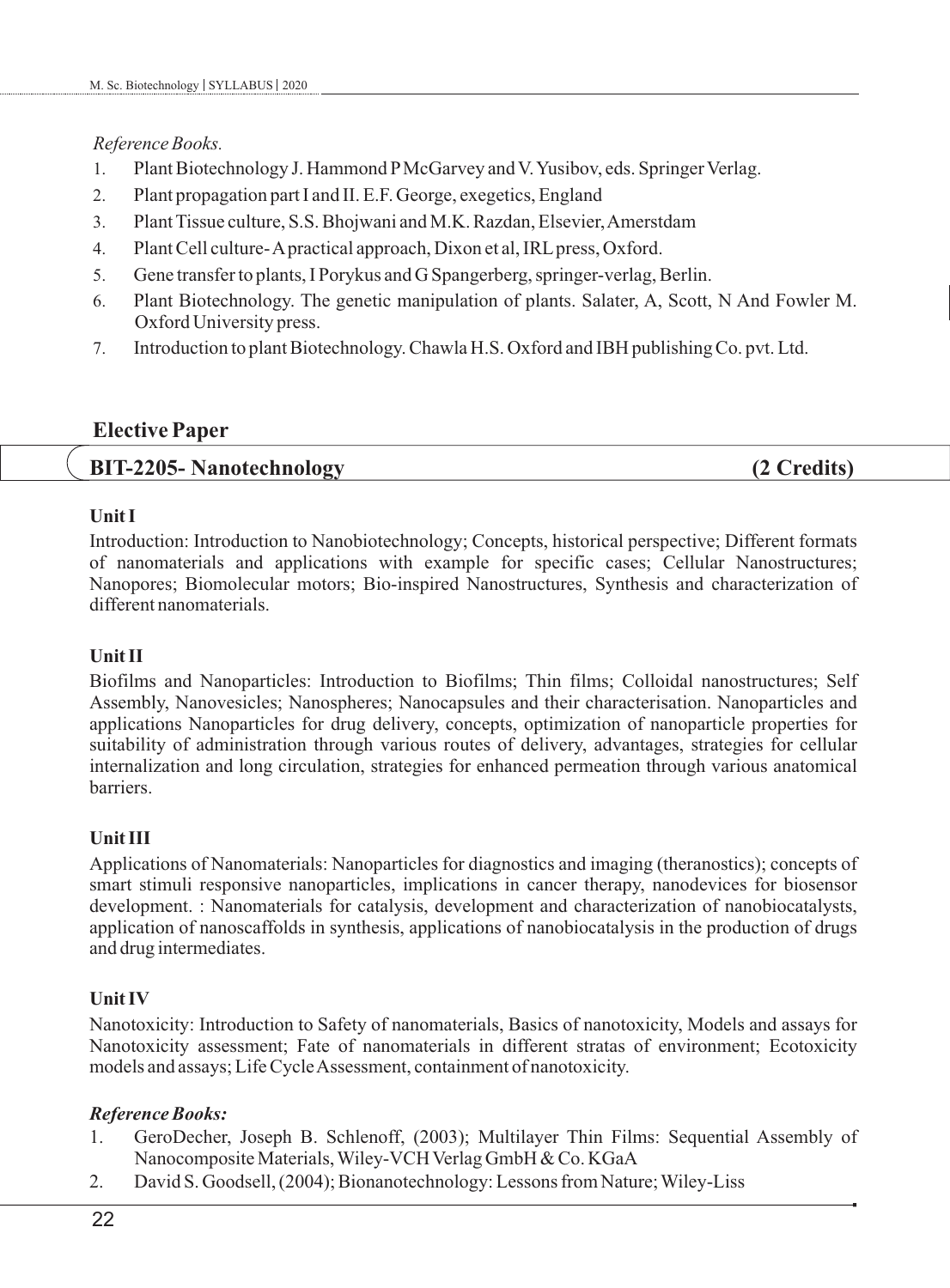- 3. Neelina H. Malsch (2005), Biomedical Nanotechnology, CRC Press
- 4. Greg T. Hermanson, (2013); Bioconjugate Techniques, (3rd Edition); Elsevier
- 5. Recent review papers in the area of Nanomedicine.

# **Elective Paper**

# **BIT-2206- Environmental Biotechnology (2 Credits)**

# **Unit-I**

Status and Scope of Biotechnology in environmental protection. Non-conventional energy sources. Environment protection Acts, environmental laws, environmental policies, environmental ethics. UN declaration. Environmental protection and conservation. Environmental Impact Assessment, Eco planning, Sustainable development and Green technologies.

# **Unit-II**

Physicochemical and bacteriological analysis of soil and water-microbial ecology, Problems associated with soil: alkali soils, sodic soils, and solid waste, Insecticide, fungicide, pesticide cycle in soil, use of genetically modified (insect, pest and pathogen resistant) plants. Ecotoxicology of soil pollutants, Solid Waste Management.

# **Unit-III**

Effluent water constituents, analysis and selection of flow rates and loadings, process selection, Physical unit operations / Chemical unit operations, fundamentals of biological treatment, Role of biotechnology in water purification systems. Biological treatment –types and kinetics. Biological Processes for Industrial and domestic effluent treatment, Aerobic Biological Treatment-Trickling filter, UASB, Anaerobic Biological Treatment-Lagoons, Activated sludge process.

# **Unit-IV**

Bioremediation-Biotechnology for clean environment, bio-indicators and biosensors for detection of pollution. Biomaterials as substitutes for non-degradable materials (Bio plastics). Metal microbe interactions: heavy metal pollution and impact on environment, Microbial systems for heavy metal removal, biosorption, molecular mechanisms of heavy metal tolerance, Phytoremediation. Xenobiotic, oil spills, biological detoxification of Polycyclic Aromatic Hydrocarbons (PAH). Role of biopesticides, biofertilizers, vermiculture.

# *Reference Books:*

Gareth G. Evans

- 1. and Judy Furlong (2010) Environmental Biotechnology: Theory and Application, 2nd Edition. Wiley-Blackwell.
- 2. Bruce E. Rittmann, Perry L. McCarty (2001) Environmental Biotechnology: Principles and Applications. McGraw-Hill.

John C. Crittenden, R. Rhodes Trussell, David W. Hand, Kerry J. Howe,George Tchobanoglous

- 3. (2012) MWH's Water Treatment: Principles and Design, 3rd Edition. Wiley.
- 4. Marian Petre (Ed.) (2013) Environmental Biotechnology New Approaches and Prospective Applications. InTech.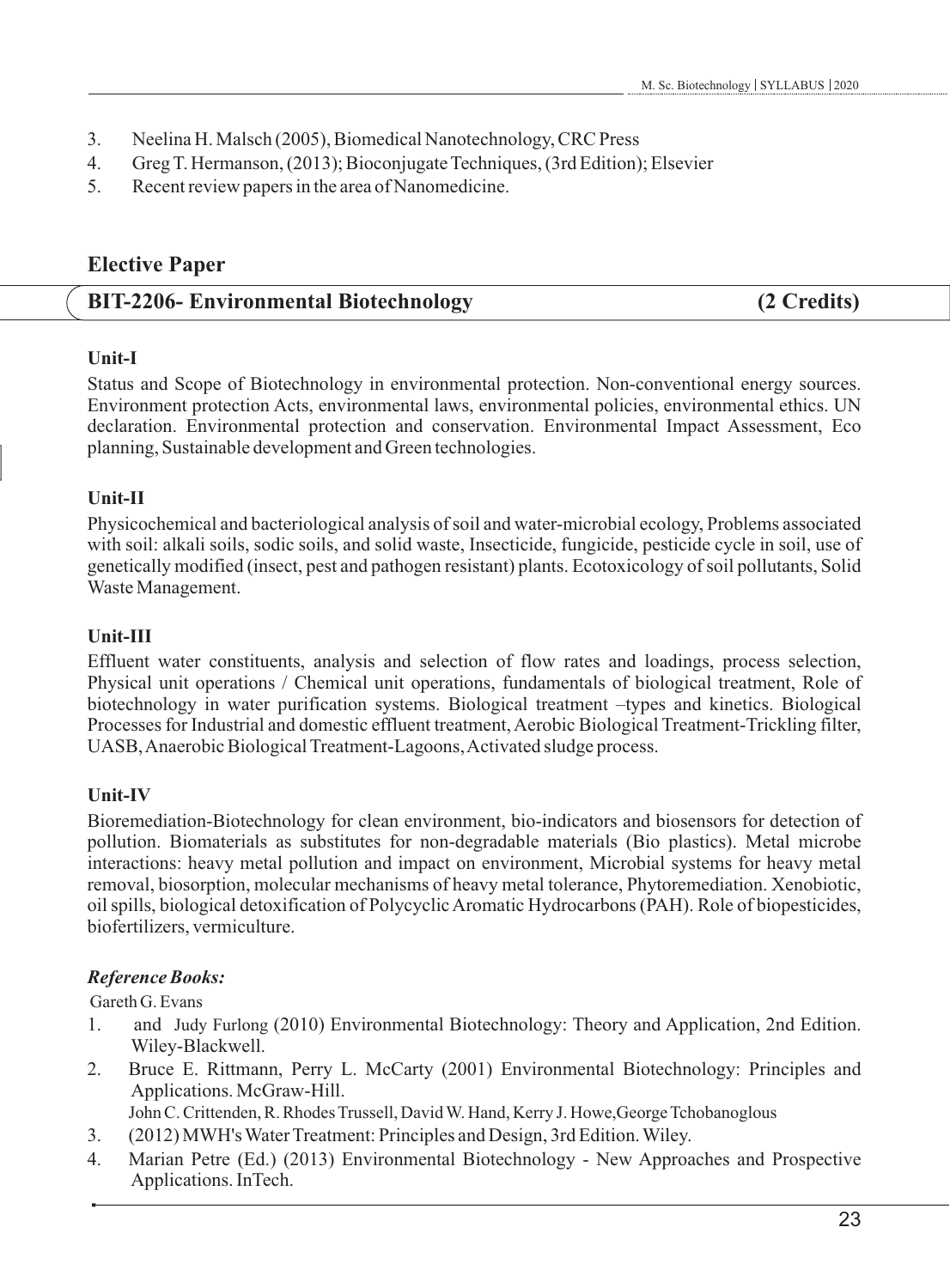#### **BIT-2207- - Practical in MolecularBiology (2 Credits)**

- 1. Isolation of total DNAfrom Bacteria
- 2. Isolation of total RNAusing TRIzol
- 3. Isolation of Plasmid DNA
- 4. Restriction digestion of Lambda Phage DNA
- 5. DNAligation of PCR products
- 6. Basics of PCR amplification using 16s RNAPrimers,
- 7. Introduction to RT-PCR
- 8. Analysis of DNAusing Agarose gel electrophoresis

## **BIT 2208 Practical in Immunology** (2 credits)

- 1. Determination of blood group
- 2. Blood film preparation ND IDENTIFICATION OF CELLS.
- 3. Lymphocyte separation from peripheral blood
- 4. Antigen preparation and immunization
- 5. Immunnodiagnostics ( Widal or VDRLusing kit.)
- 6. Single and Double immunodiffusion
- 7. Immunoelectrophoresis
- 8. Western blotting
- 9. ELISA
- 10. Affinity chromatography
- 11. Flurochrome-Ab conjugation
- 12. Preparation of single cell suspension from spleen
- 13. Cryokpreservation and thawing of cells/cell lines.

#### **BIT2209 – Practical in Plant Biotechnology ( 2 credits)**

- 1. Preparation of media
- 2. Surface sterilization,
- 3. Organ culture
- 4. Callus propagation, organogenesis, transfer of plants to soil
- 5. Agrobacterium culture, selection of transformants, Reporter gene (GUS) asssya.
- 6. Analysis of RFLPand RAPD maps.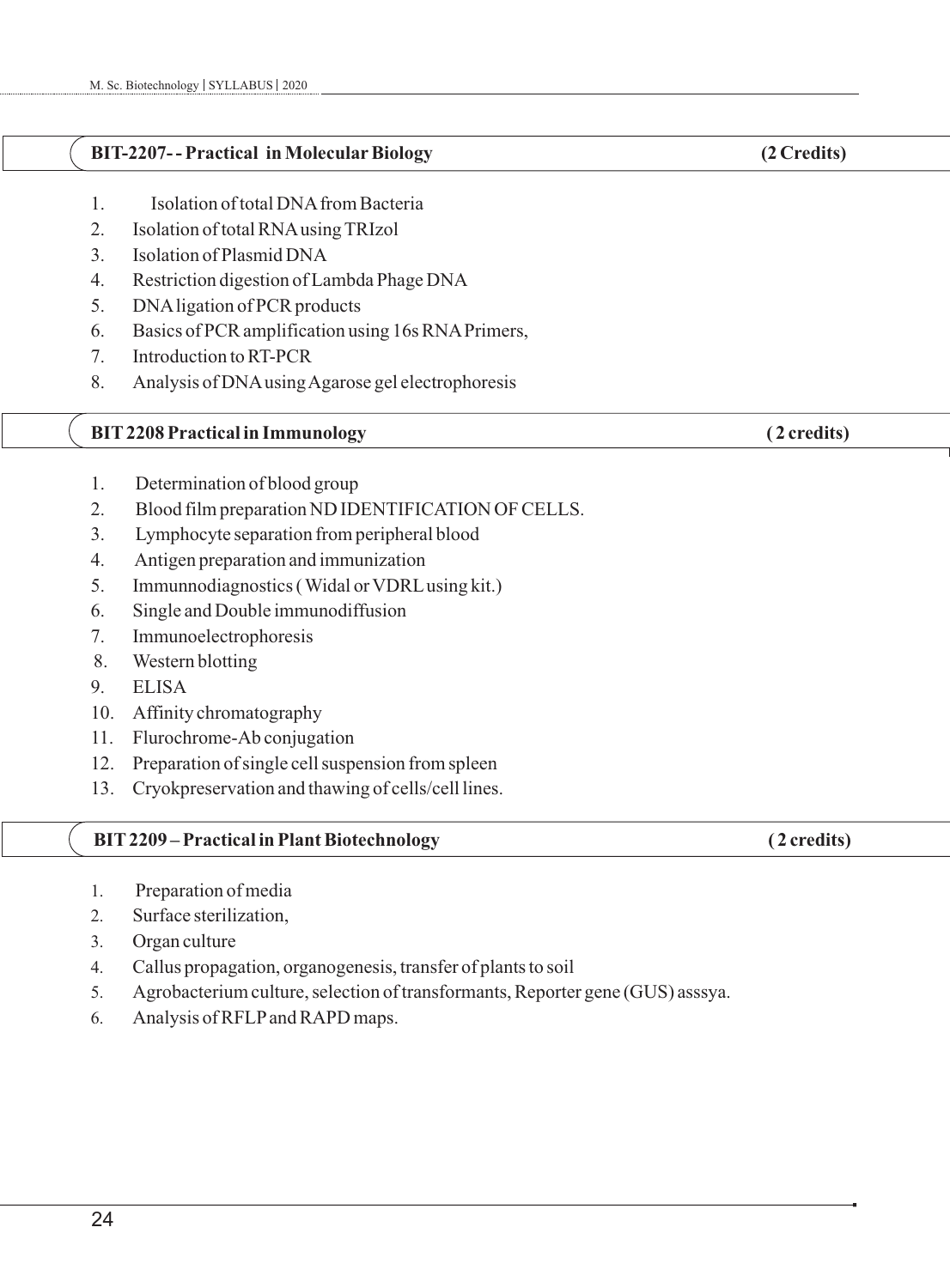# Semester III

# **Core Paper**

# **BIT-2301- Animal Biotechnology (3 Credits)**

# **UNITI**

Structure and organization of animal cell. Primary and established cell line culture: isolation of the tissues, mouse, chicken embryo, human biopsy material, primary explant, enzymatic disaggregationtrypsinisation, collagenase method, mechanical disaggregation, separation of viable and nonviable cells, enrichment of viable cells. Cell lines: immortalization of cell lines, selection of cell line, routine maintenance, replacement of medium, subculture, criteria for subculture, use of antibiotics.

# **UNITII**

Introduction to the balanced salt solutions and simple growth medium. Brief account on the chemical, physical and metabolic functions of different constituents of culture medium. Roe of carbon dioxide, serum and supplements. Serum and protein- free defined media and their applications.

# **UNITIII**

Measurement of viability and cytotoxicity: specific culture methods, cytotoxicity, viability. Comparison of micro titration with cloning, assay by survival and proliferative capacity. Relationship between cell number and cytotoxicity index, anticancer drug screening. Basic techniques of mammalian cell culture in vitro: disaggregation of tissue and primary culture, maintenance of cell culture: cell separation of Density Gradient, immune panning, magnetic sorting, Fluorescence- activated cell sorting.

# **UNITIV**

Scaling of animal cell culture: General methods and culture parameters- Growth kninetics, medium and nutrients, pH and oxygen. Monolayer culture; cell attachment, scaling up, roller bottle. Suspension culture; small-scale suspension culture, stirred bioreactors, continuous flow culture, mixing and aeration, airlift fermenter, rotating chambers, perfused suspension culture.

# **UNITV**

Immobilized cultures: entrapment cultures, micro carriers. Perfused monolayer culture: membrane perfusion, hollow-fibre perfusion. Stem cell cultures, embryonic stem cells and their applications, cell culture based vaccine. Organ and histotypic cultures: Types of organ culture techniques: clotted plasma substrate, agar substrate, raft method, Grid method,waqtch glass techniques, single slide techniques, agar gel techniques. Organ culture of tissues e.g. neural cells, rat liver, histotypic culture, gel and sponge techniques.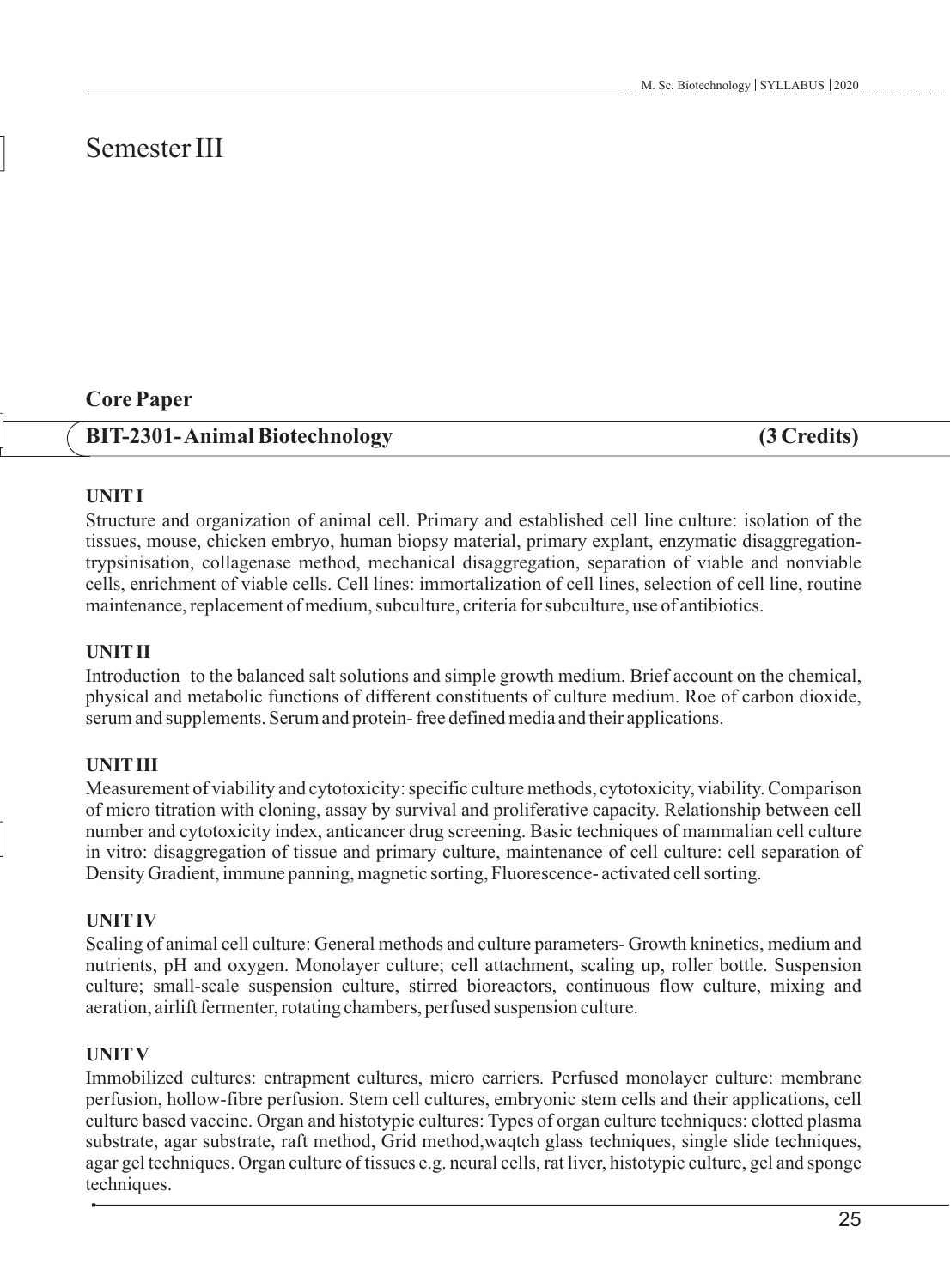#### *Reference Books:*

- 1. Culture of animal cells. R.Ian Freshney, Wiley- Liss
- 2. Animal cell culture- Practical approach. John R.W. Mastrs, Oxford.
- 3. Cell growth and Division. Apractical Approach. Ed. R. Basega. IRL. Press.
- 4. Animal Cell Culture Techniques. Eds. MartinClynes, Springer.

# **Core Paper**

# **BIT-2302- Genetic Engineering and Recombinant DNATechnology (3 Credits)**

# **Unit-I**

Vectors; cloning vectors: plasmids-pBR322, pUC19 and bluescript vectors; bacteriophages - lambda vectors, insertion and replacement vectors; M13mp vectors; phagemids; cosmids; artificial chromosome vectors, BACs, PACs, YACs, HACs; animal virus derived vectors-SV-40, vaccinia, bacculo and retroviral vectors. Expression vectors; pMal; GST; pET based vectors; intein-based vectors. Baculovirus and Pichia vectors system. Plant based vectors- Ti and Ri as vectors; yeast vectors; shuttle vectors. Prokaryotic and Eukaryotic cloning hosts and expression hosts.

# **Unit-II**

Nucleic acids probes - labelling of DNA and RNA – isotopic and non-isotopic methods (nick translation, random priming, end labeling). Hybridization techniques –southern, northern, western, colony hybridization and fluorescence in-situ hybridization; enzymology of DNA manipulation restriction enzymes, DNA ligase, klenow enzyme, T4 DNA polymerase, polynucleotide kinase, alkaline phosphatase.

## **Unit-III**

Polymerase chain reaction, primer design; fidelity of thermo stable enzymes; chemical synthesis of oligonucleotides; PCR and its optimization; types of PCR – multiplex, nested, reverse transcriptase, real time PCR, touchdown PCR, hot start PCR, colony PCR; cloning of PCR products- T/A-vectors; proof reading enzymes; PCR in gene recombination; deletion; addition; overlap extension; and SOEing; site directed mutagenesis; PCR based mutagenesis; PCR in molecular diagnostics; viral and bacterial detection; mutation detection- SSCP, DGGE, RFLP, Oligo Ligation Assay (OLA), mismatch chemical cleavage (MCC), allele specific amplification (ASA), protein truncation test (PTT). cDNA and genomic libraries- construction and screening. Rapid amplification of cDNA ends (RACE). DNA Sequencing methods-chemical, enzymatic & automated.

## **Unit-IV**

Gene cloning: cohesive and blunt end ligation, linkers, adapters, homopolymer tailing; transformationbacteria - CaCl<sup>2</sup> mediated, electroporation, lipofection; Yeasts and fungi- lithium acetate, PEG mediated, frozen yeast protocol, protoplast transformation, gene gun. Plants - biolistic, electroporation, and viral transformation. Mammalian cells - microinjection, transfection methods. Expression cloning: Walking, Jumping/hopping libraries; southwestern and far-western cloning; recombinant protein technology: design and use of expression vectors. Expression of foreign gene in *E.coli*, baculovirus and pichia expression system. Recombinant protein purification-His-tag; GST-tag; MBP-tag; Principles in maximizing gene expression. Inclusion bodies and regeneration of active proteins. Methodologies to reduce formation of inclusion bodies. Differential gene expression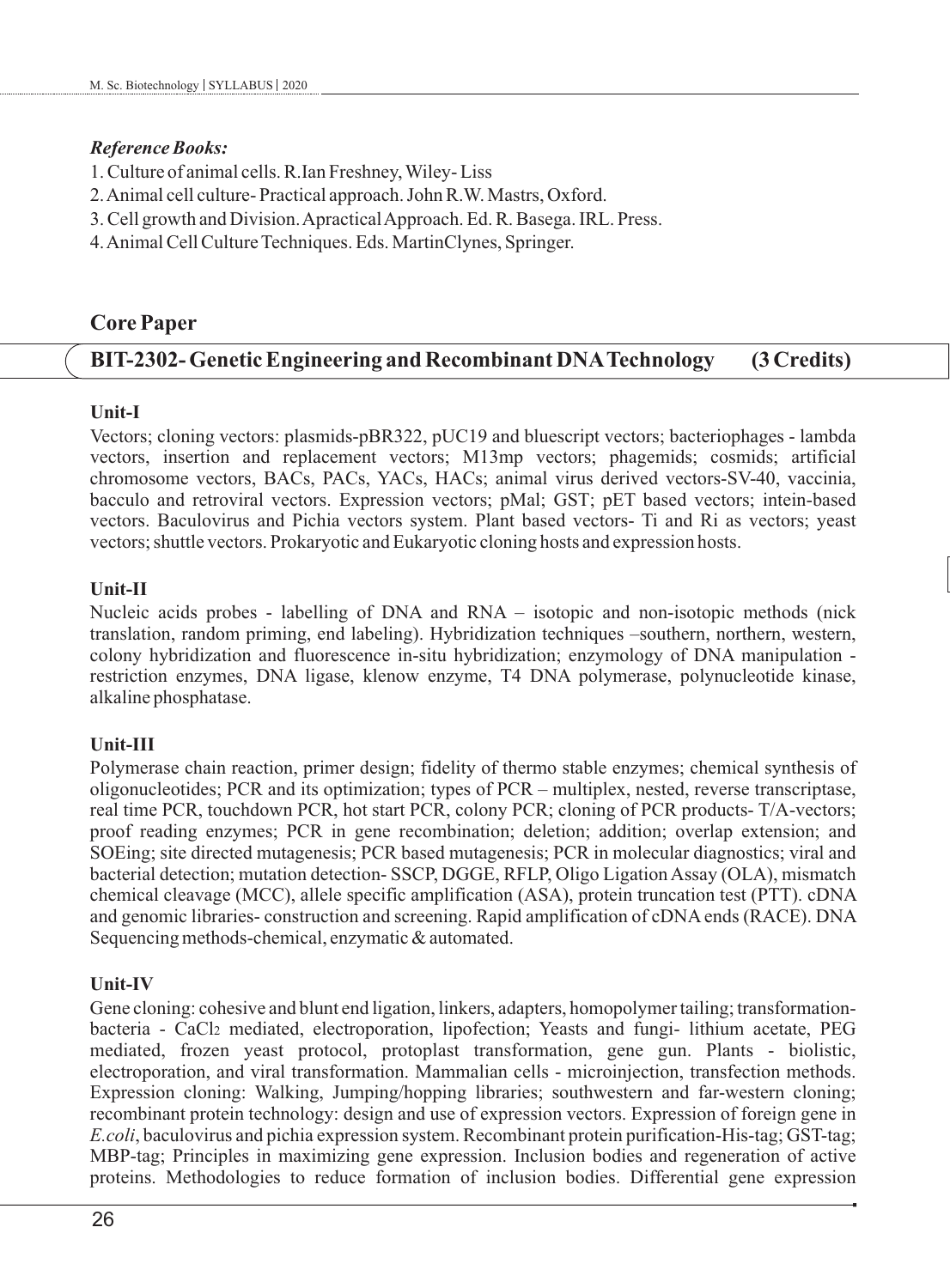profiling by microarray, Gene knockouts in animals. Gene therapy: somatic and germ line gene therapy in vivo and ex-vivo, Design of SiRNA vectors and gene silencing. Direct gene transfer, molecular chimeras. Antisense technology/ gene transfer in animals and plants

# *Reference Books:*

Michael R. Green, Joseph Sambrook

- 1. (2012) Molecular Cloning: A Laboratory Manual, Vol: I, II & III, 4<sup>th</sup> Edition. Cold Spring Harbor Laboratory Press.
- 2. Sandy B. Primrose, Richard Twyman (2006) Principles of Gene Manipulation and Genomics,  $7^{\text{th}}$ Edition. Oxford University Press.
- 3. T. A. Brown (2010) Gene cloning and DNA analysis an introduction,  $6^{th}$  Edition. Wiley-Blackwell.
- 4. James D. Watson, Tania A. Baker, Stephen P. Bell, Alexander Gann, Michael Levine, Richard Losick (2013) Molecular Biology of the Gene,  $7^{th}$  Edition. Cold Spring Harbor Laboratory Press.

# **Core Paper**

# **BIT-2303- Bioprocess Technology (3 Credits)**

# **Unit-I**

Introduction to bioprocess technology, Chemical *vs* Biological processes. History of fermentation; Types of fermentation; Media for fermentation process; Understanding fermentation process, Process flow diagram. Industrial production of antibiotic, enzymes and vaccines.

# **Unit-II**

Isolation, screening and strain improvement of industrially important microbes. Microbial Metabolism: microbial reactions and their types; stoichiometry calculations; yield coefficient; degree of reduction; transport of nutrients; Diffusion; facilitated diffusion; active transport; metabolic pathways- glycolysis, EMP and pentose pathway, TCA cycle, electron transport chain; anabolism; aerobic and anaerobic fermentation.

# **Unit-III**

Microbial growth kinetics in batch and continuous fermentation; physico-chemical conditions affecting growth, pH, temperature, aeration and agitation; media for microbial growth; media optimization. Stoichiometry of growth; elemental balances and degree of reduction; specific growth rate, µmax, biomass and productivity in a fermenter, dilution factor in a continuous system. Basic concepts of mass transfer, mass transfer resistance and heat transfer.

# **Unit-IV**

Bioreactor technology: introduction to bioreactors; types of ideal reactors; design equation for ideal reactors; mode of operation of bioreactors- fed-batch and continuous reactors, fluidized bed reactors, immobilized reactors - immobilized enzyme reactors, methods of immobilization, solid state fermentation; bioreactors for plant and animal cell culture; bioreactor instrumentation and process control. Statistical modeling and large scale production systems.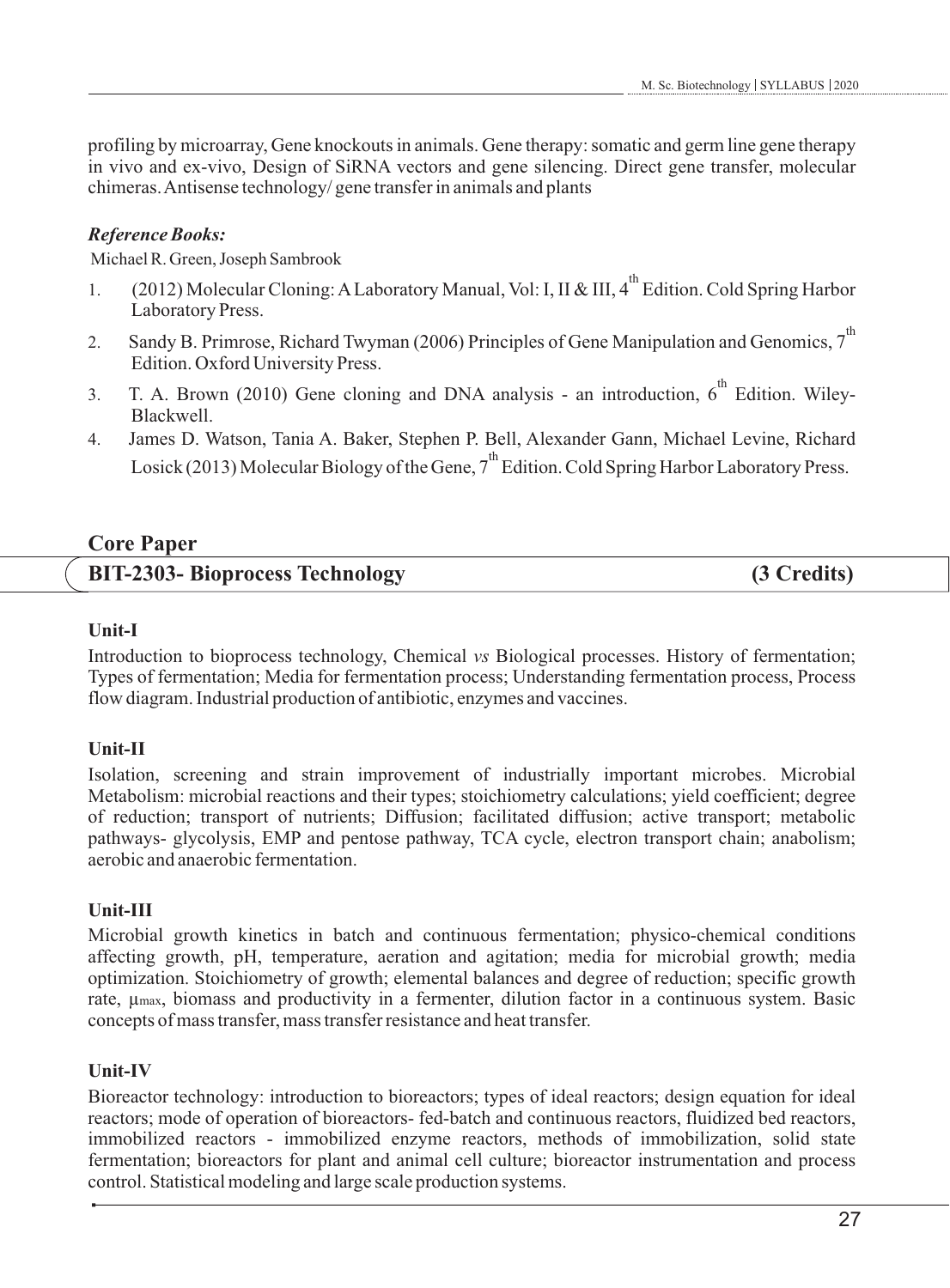Downstream process: introduction to downstream processing; strategies to recover and purify fermentation products; separation of insoluble products by filtration; centrifugation; coagulation and flocculation; cell disruption; precipitation; osmosis; dialysis; extraction; leaching; ATPS; adsorption; chromatography; drying; crystallization.

#### *Reference Books:*

- 1. Pauline M. Doran (2012) Bioprocess Engineering Principles, 2<sup>nd</sup> Edition. Academic Press.
- 2. James E. Bailey and David F. Ollis (2010) Biochemical Engineering Fundamentals, 2<sup>nd</sup> Edition. Tata McGraw - Hill Education.
- 3. Peter F. Stanbury, Allan Whitaker, Stephen J. Hall, (1999) Principles of Fermentation Technology,  $2<sup>nd</sup>$  Edition. Butterworth-Heinemann.
- 4. WulfCrueger, AnnelieseCrueger, T.D. Brock (1991) Biotechnology: A Textbook of Industrial Microbiology,  $2^{nd}$ Edition.Sinauer Associates Inc.

# **Core Paper**

## **BIT-2304- Aquaculture Biotechnology (3 Credits)**

#### **Unit-I**

Fish Breeding: synthetic hormones for induced breeding. Gene bank and conservation: cryopreservation of gametes and embryos.Transgenics, methods of gene transfer in fishes, screening for transgenic, applications, regulation of GMOs, IPR.

## **Unit-II**

Feed technology: micro encapsulated feeds, micro coated feeds, micro-particulate feeds and bioencapsulated feeds, mycotoxins and their effects on feeds.

## **Unit-III**

Health management: DNA and RNA vaccines, molecular diagnosis of viral diseases, PCR,dot-blot, ribotyping of pathogenic microbes, RNAi, genetically modified micro-organisms as probiotics, immunostimulants,bioremediation of soil and water.

## **Unit-IV**

Post-harvest biotechnology: delaying of spoilage, detection of toxic substances and pathogenic microbes, biosensors for toxins. Application of nanotechnology in aquaculture. Ecotoxicology and pollution, Marine food processing.

- 1. Garth L. Fletcher, Matthew L. Rise (2012) Aquaculture Biotechnology.Wiley-Blackwell.
- 2. T. J.Pandian, C.A. Strüssmann, M.P. Marian (Eds.) (2005) Fish Genetics and Aquaculture Biotechnology.Science Publishers.
- 3. Dunham, R.A. Stylus (2010) A Review of "Aquaculture and Fisheries Biotechnology, Genetic Approaches",
- 4.  $2^{nd}$  Edition. Cabi Publishing.
- 5. Boris Gomelsky(2011) Fish Genetics: Theory and Practice.VDMVerlagDr. Müller.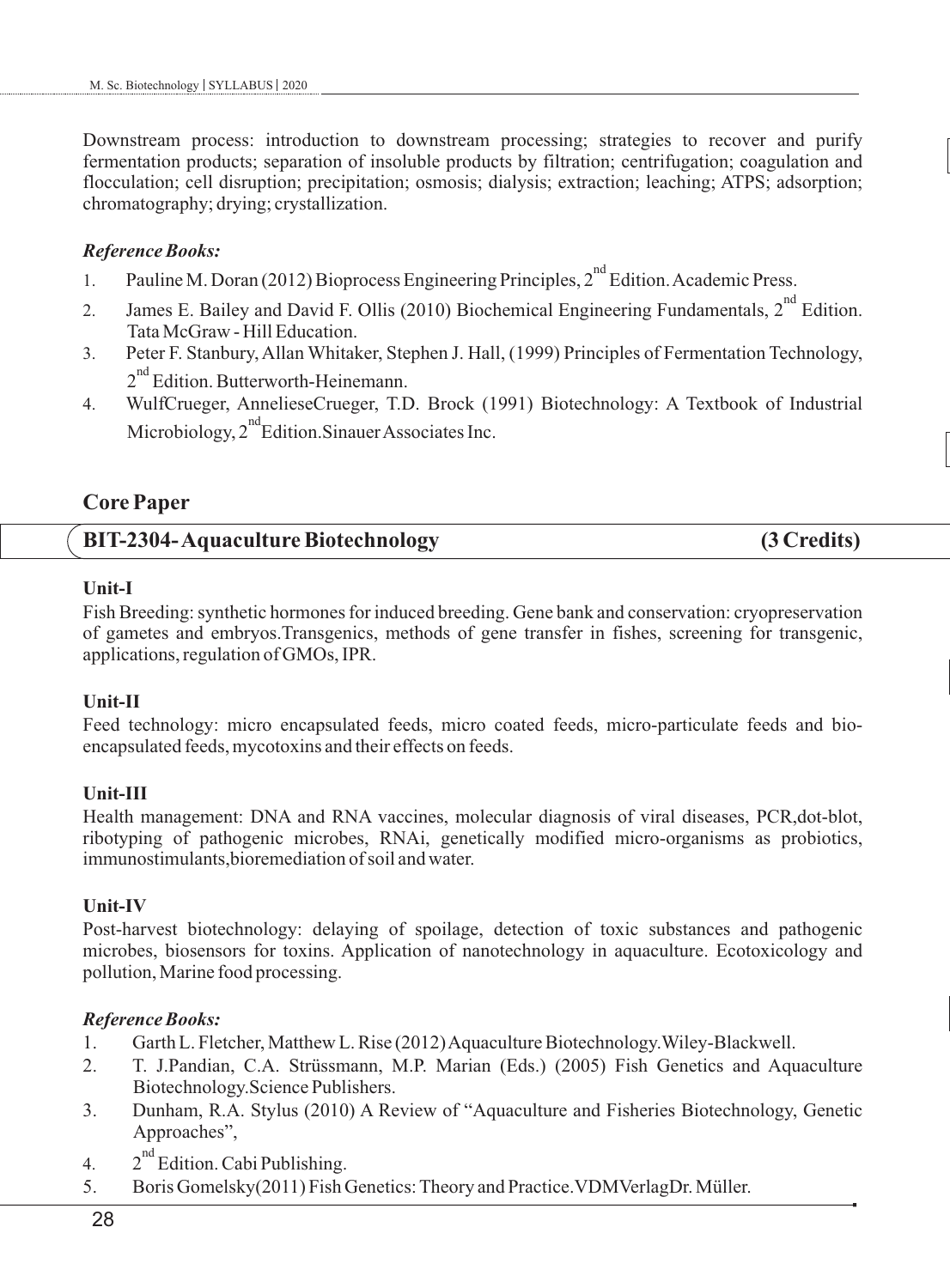# **BIT-2305 Practical in Animal Biotechnology.**

- 1. Preparation of culture medium and membrane filtration.
- 2. Preparation of single cell suspension from spleen.
- 3. Cell counting and cell viability test
- 4. Cell culture maintenance and sub culturing.
- 5. Role of serum in cell culture.
- 6. Cryopreservation and thawing
- 7. Preparation of metaphase chromosome from cultured cells.
- 8. MTTassays for cell viability and growth
- 9. Demonstration of apoptosis of DNAladdering.
- 10. Cell fusion with PEG.

#### **Practical in Aquaculture Biotechnology**

- 11. Isolation of total DNAfrom fish muscle tissue
- 12. Isolation of total RNAfrom fish liver using TRIzol
- 13. Preparation of extenders for cryopreservation for Tilpaia
- 14. Preparation of Cryoprotectants -DMSO, Ethlyene Glycol and Tilapia Sperm cryopreservation
- 15. Introduction to methods for generating transgenic fish –Microinjection and Electroporation
- 16. PCR analysis of Fish genes using semi qRTPCR
- 17. PCR dot blot,

## **BIT-2306- Practical in Genetic Engineering and rDNATechnology**

- 1. Restriction digestion and analysis of Plasmid/Phage DNA.
- 2. Preparation of competent E. coli cells
- 3. Transformation and Selection of recombinant E. coli
- 4. First Strand cDNAsynthesis
- 5. PCR amplification of selected genes from cDNAusing qRTPCR
- 6. PCR Purification and cloning into Plasmid
- 7. Selection of recombinants/ Transformants by colony PCR
- 8. Restriction Fragment Length Polymorphism
- 9. Random Amplified Polymorphic DNA
- 10. DNABarcoding using mitochondrial genes.
- 11. Southern Hybridization and Blotting

## **BIT-2307. Practical in Bioprocess Technology**

- 1. Fermenter Parts, Function and Operation
- 2. Fermentation estimation of biomass
- 3. Immobilization of Yeast cells
- 4. Ethanol Production by immobilized Yeast
- 5. Antibiotic production by microorganisms
- 6. Immobilization of enzyme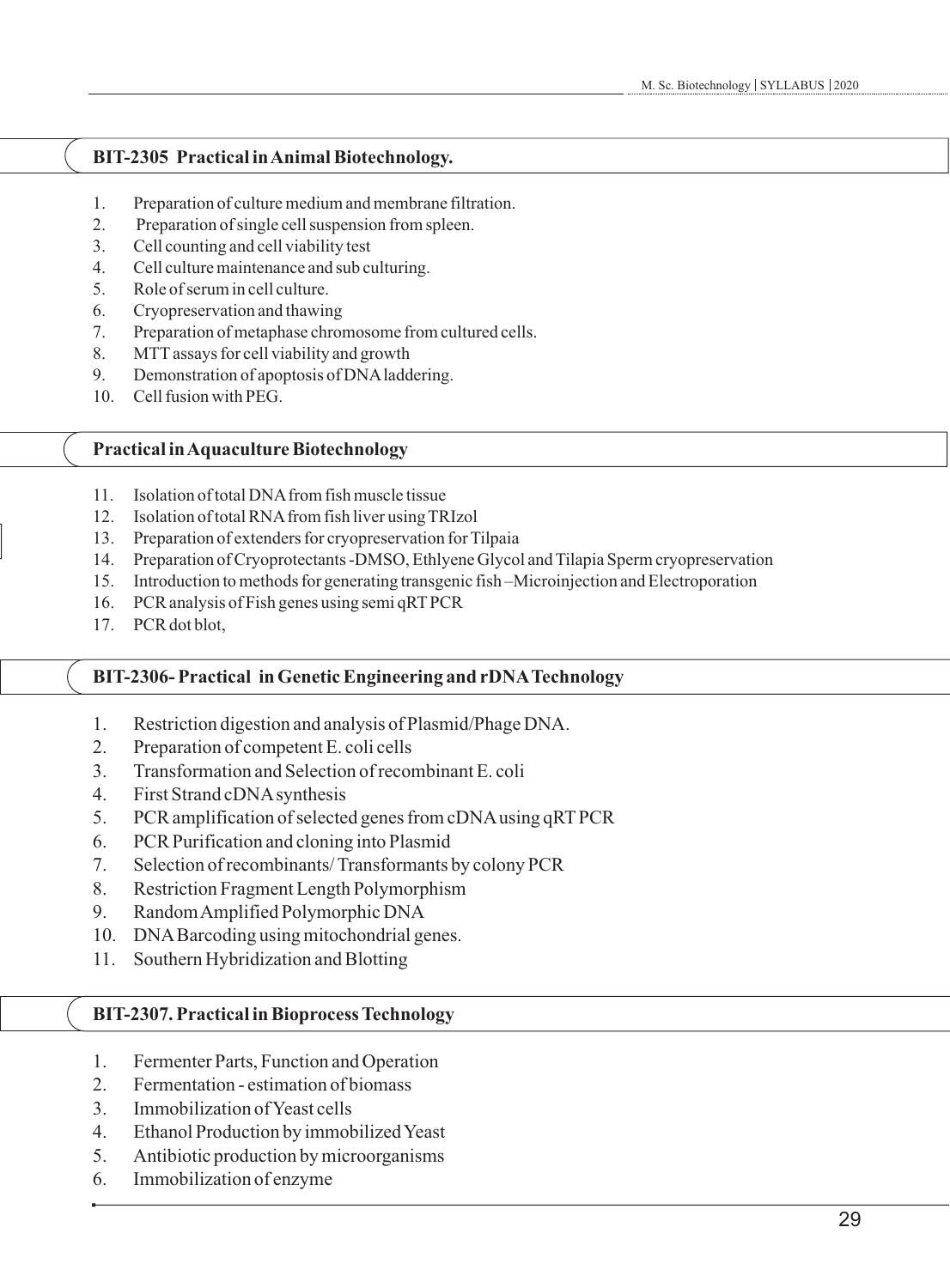- 7. Separation of microbial cells through centrifugation process
- 8. Wine production by yeast

# **Elective Paper**

# **BIT 2308- Research Methodology and Scientific Writing (2 credits)**

#### **UNITI**

Introduction to research methodology, objectives of research, types of research, research approaches, significance of research, research and scientific method, criteria of good research, general problems encountered by researchers,.

# **UNITII**

Defining research problems, selecting research problems, steps/techniques involved in defining research problems, research design, important concepts in research design, dependent and independent variables, extraneous variables, research hypothesis, experimental and non-experimental hypothesis, important experimental design, completely randomized design, randomized block design , Latin square design.

## **UNITIII**

Concept of effective communication- setting clear goals for communication; determining outcomes and results; initiating communication; avoiding breakdowns while communicating; creating value in conversation; barriers to effective communication; non-verbal communication-interpreting non-verbal cues; importance of body language, power of effective listening; recognizing cultural differences;

## **UNITIV**

Presentation skills – formal presentation skills; preparing and presenting using over-head projector, PowerPoint; defending interrogation; scientific poster preparation & presentation; participating in group discussions; Computing skills for scientific research - web browsing for information search; search engines and their mechanism of searching; hidden Web and its importance in scientific research; internet as a medium of interaction between scientists; effective email strategy using the right tone and conciseness.

## **UNITV**

Technical writing skills - types of reports; layout of a formal report; scientific writing skills importance of communicating science; problems while writing a scientific document; plagiarism, software for plagiarism; scientific publication writing: elements of a scientific paper including abstract, introduction, materials & methods, results, discussion, references; drafting titles and framing abstracts; publishing scientific papers-peer review process and problems, recent developments such as open access and nonblind review; plagiarism; characteristics of effective technical communication; scientific presentations; ethical issues; scientific misconduct.

- 1. Valiela, I. (2001). Doing Science: Design, Analysis, and Communication of Scientific Research. Oxford: Oxford University Press.
- 2. On Being a Scientist: a Guide to Responsible Conduct in Research. (2009).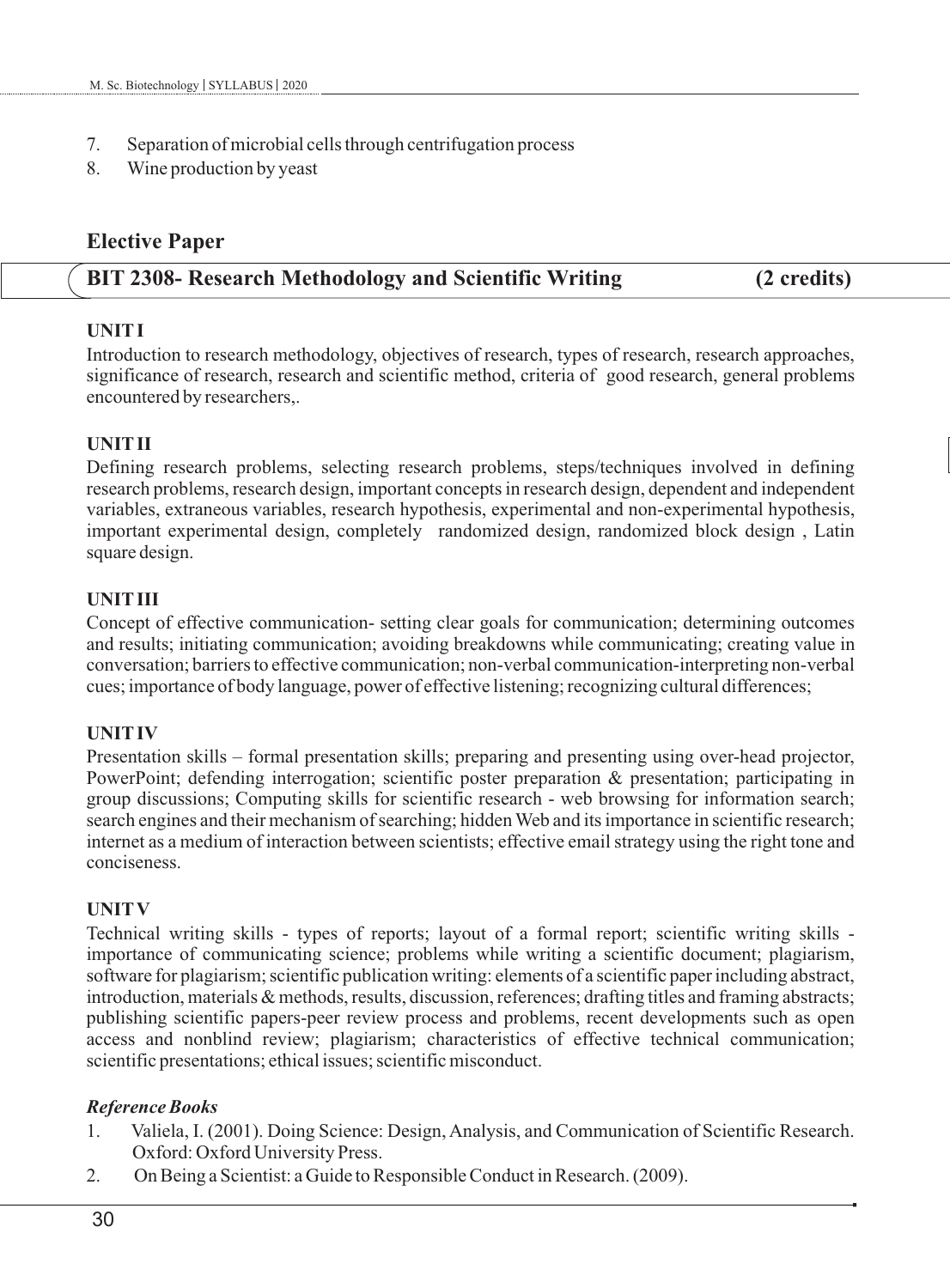Washington, D.C.: National Academies Press.

- 3. Gopen, G. D., & Smith, J. A. The Science of Scientific Writing. American Scientist, 78 (Nov-Dec 1990), 550-558.
- 4. Mohan, K., & Singh, N. P. (2010). Speaking English Effectively. Delhi: Macmillan India.
- 5. Movie: Naturally Obsessed, The Making of a Scientist.

------------------------------------------------------------------------------------------------------------------------ --–-------------------------------------------------------------------------------------------------------------------- ---------------------------------------------------------------------------------------------------- ------------------- --------------------------------------------------------------------------------------------**e Paper BIT-2306- Biopharmaceuticals**

# **Elective Paper**

# **BIT 2309 -Biopharmaceuticals (2 Credits)**

#### **Unit-I**

Introduction to Pharmaceuticals. History & Definition of Drugs. Sources of Drugs - Plant, Animals, Microbes and Minerals. Different dosage forms. Routes of drug administration

# **Unit-II**

Pharmacodynamics and Pharmacokinetics. Physico-Chemical Principles and mechanism of drug action, drug receptors and Physiological receptors: structural and functional families. Drug absorption, factors that affect the absorption of drugs, Distribution of drugs, Biotransformation of drugs, Bioavailability of drugs, Lipinski's rule; ADMET.

# **Unit-III**

Sources, Production& analysis of Biopharmaceuticals. Good manufacturing practices, manufacturing facilities. Production of Therapeutic Proteins, Hormones, Cytokines - Interferon's, Interleukins I & II, Tumor Necrosis Factor (TNF); Nucleic acids. Vaccine production

# **Unit-IV**

Controlled and sustained drug Delivery Systems. Biomaterial for the sustained drug delivery-Nanoparticles (chitin/chitosan). Drug delivery methods for therapeutic proteins-Liposome mediated drug delivery. Discovery and development of new drugs from natural resources. Nanomedicines. Toxicological testing. Phases in Clinical trial. Regulatory bodies- FDA, CDSCO, DGCI -OECD Guidelines.

## *Reference:*

- 1. Raymond G Hill and Humphery PRang (2012) Drug Discovery and Development: Technology in Transition,  $2<sup>nd</sup>$  Edition. Churchill Livingstone.
- 2. ChandrakantKokate (2011) Textbook of Pharmaceutical Biotechnology. Elsevier.
- 3. Rick NG (2008) Drugs: From Discovery to Approval,  $2^{nd}$  Edition. Wiley-Blackwell.
- 4. Daan J. A. Crommelin, Robert D. Sindelar, Bernd Meibohm (Eds.) (2007) Pharmaceutical Biotechnology: Fundamentals and Applications, 3<sup>rd</sup> Edition.CRC Press.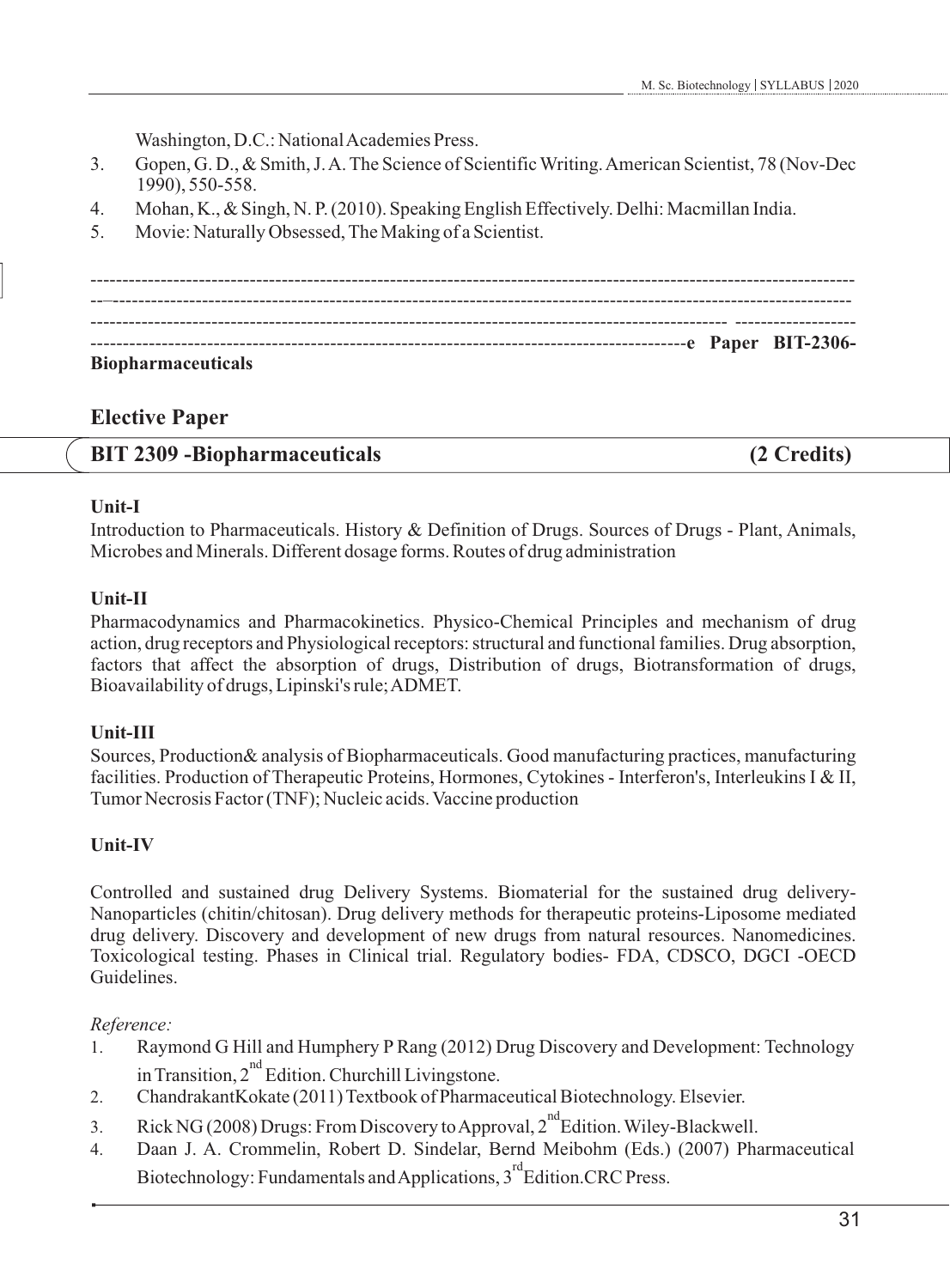5. Gary Walsh (2003) Biopharmaceuticals: Biochemistry & Biotechnology,  $2^{nd}$  Edition. Wiley-Blackwell

# **Elective Paper**

# **BIT-2310- Biodiversity (2 Credits)**

# **Unit-I**

Introduction-definition-geological history of biodiversity-(global level scenario) Mega biodiversity countries, biodiversity hot spots - global and Indian. Marine biodiversity. Threats to biodiversity.

# **Unit-II**

Extinct and endangered species, causes of biodiversity losses, conservation methods – *insitu* and -------- -*exsitu* conservation, wild life management, national parks, sanctuaries, sacred groves, gene pool. Types of biodiversity-genetic, species (α, β, γ). Impact of Alien species; GMOs on biodiversity. Impact of exotic species on endemic biota. Eco-restoration.

# **Unit-III**

Sustainable utilization and conservation of biodiversity: biodiversity status, monitoring and documentation biodiversity management approaches, biopiracy, principles of conservation, cryopreservation, germplasm conservation and gene bank conservation strategies. GIS –remote sensing; Biodiversity indices and software packages used for accessing diversity indices.

## **Unit-IV**

International treaties and global efforts for management of genetic resources relating to biodiversity. Convention on Biological Diversity (CBD) and Cartagena protocol. Biodiversity Legislation in India; Indian Biodiversity Act 2002, National Biodiversity Authority of India. Climate change and conservation of genetic resources.

## *Reference Books:*

Edward O. Wilson

- 1. (2010)The Diversity of Life, 15<sup>th</sup> Edition. Belknap Press.
- 2. Simon Levin (2013) Encyclopedia of Biodiversity, 2ndEdition.Academic Press.
- 3. Jane B. Reece, Lisa A. Urry, Michael L. Cain, Steven A. Wasserman, Peter V. Minorsky, Robert B. Jackson (2013) Campbell Biology,  $10^{th}$  Edition. Benjamin Cummings.
- 4. Biodiversity and Conservation, Journal. ISSN: 0960-3115